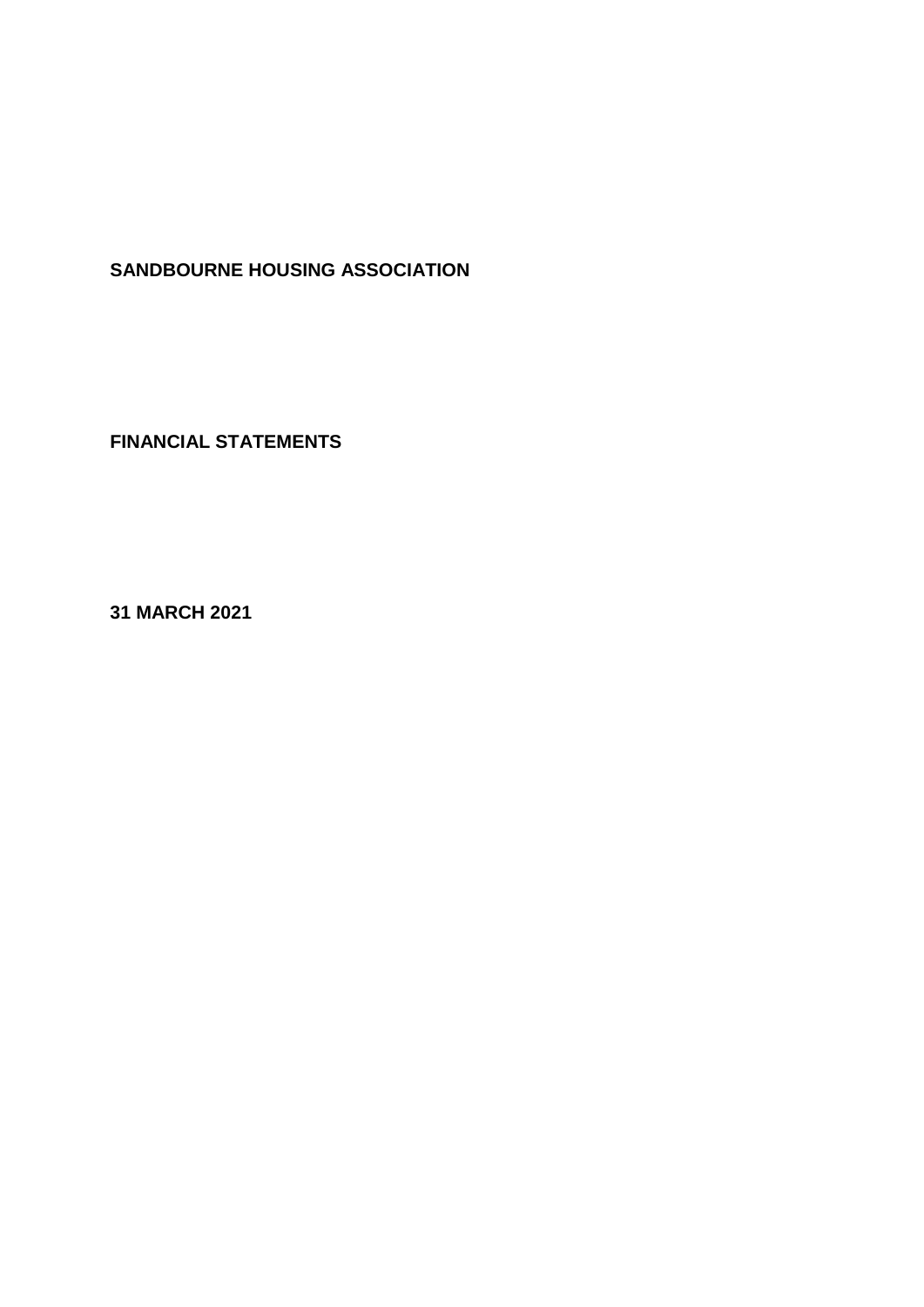# **CONTENTS**

|                                                        | Page |
|--------------------------------------------------------|------|
| Information                                            | 2    |
| <b>Board Report</b>                                    | 4    |
| Independent Auditor's Report to the Members            | 17   |
| Statement of Comprehensive Income                      | 21   |
| <b>Statement of Financial Position (Balance Sheet)</b> | 22   |
| Statement of Changes in Equity and Reserves            | 23   |
| <b>Statement of Cash Flows</b>                         | 24   |
| Notes to the Financial Statements                      | 25   |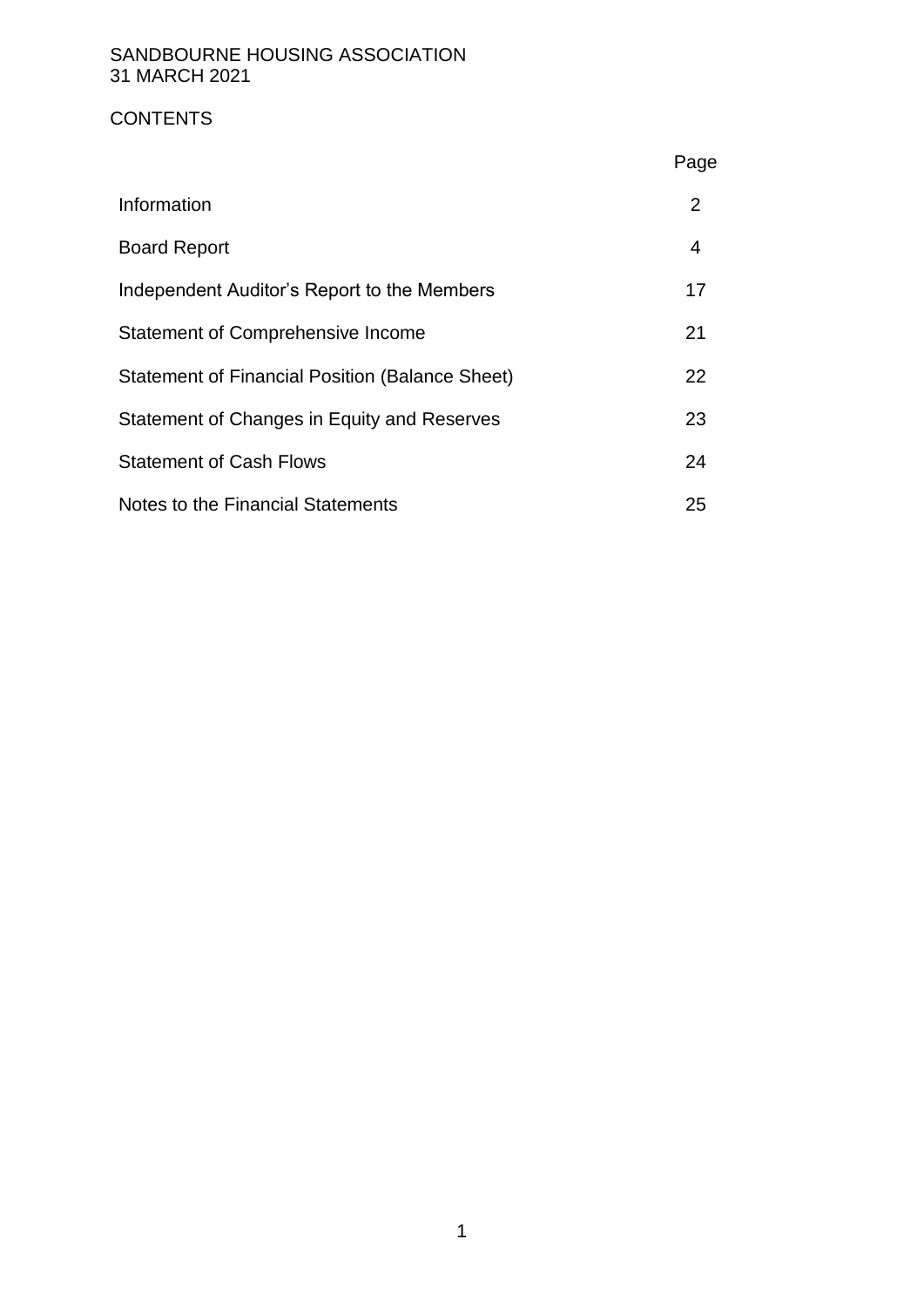### INFORMATION

# **Registered Numbers**

| <b>Community Benefit Society</b> | 12740R |
|----------------------------------|--------|
| Homes and Communities Agency     | LH0418 |
| <b>Exempt Charity</b>            | 403885 |

# **Members of the Board**

| <b>Elizabeth Lees</b><br>Joe Waters<br>Maria Byrne<br><b>Paul Frith</b>                        | Chair<br>Vice-Chair<br><b>Chair of Audit, Finance and Risk Committee</b><br>and of Staffing and Remuneration |
|------------------------------------------------------------------------------------------------|--------------------------------------------------------------------------------------------------------------|
| David Joicey<br><b>Bill Law</b><br>Jan Lewis<br><b>Michael Owen</b><br><b>Theresa Saunders</b> | Committee<br>Chair of Management and Governance<br><b>Oversight Committee</b>                                |
| Ann Schofield<br>Yogesh Vadgama<br>Laurie Wright<br><b>Senior Management Team</b>              | <b>Chair of Development Committee</b>                                                                        |
| Fiona Ferenczy MA ACA MCIH<br>David Hall MCIH                                                  | <b>Chief Executive Officer and Company</b><br>Secretary<br><b>Head of Housing</b>                            |
| <b>Registered Office</b>                                                                       | <b>Beech House</b><br>28-30 Wimborne Road<br>Poole<br><b>BH15 2BU</b>                                        |
| Telephone<br>Email<br>Website                                                                  | 01202 671222<br>info@sandbourne.org.uk<br>www.sandbournehousingassociation.org.uk                            |

**Auditors** PKF Francis Clark Towngate House 2-8 Parkstone Road Poole BH15 2PW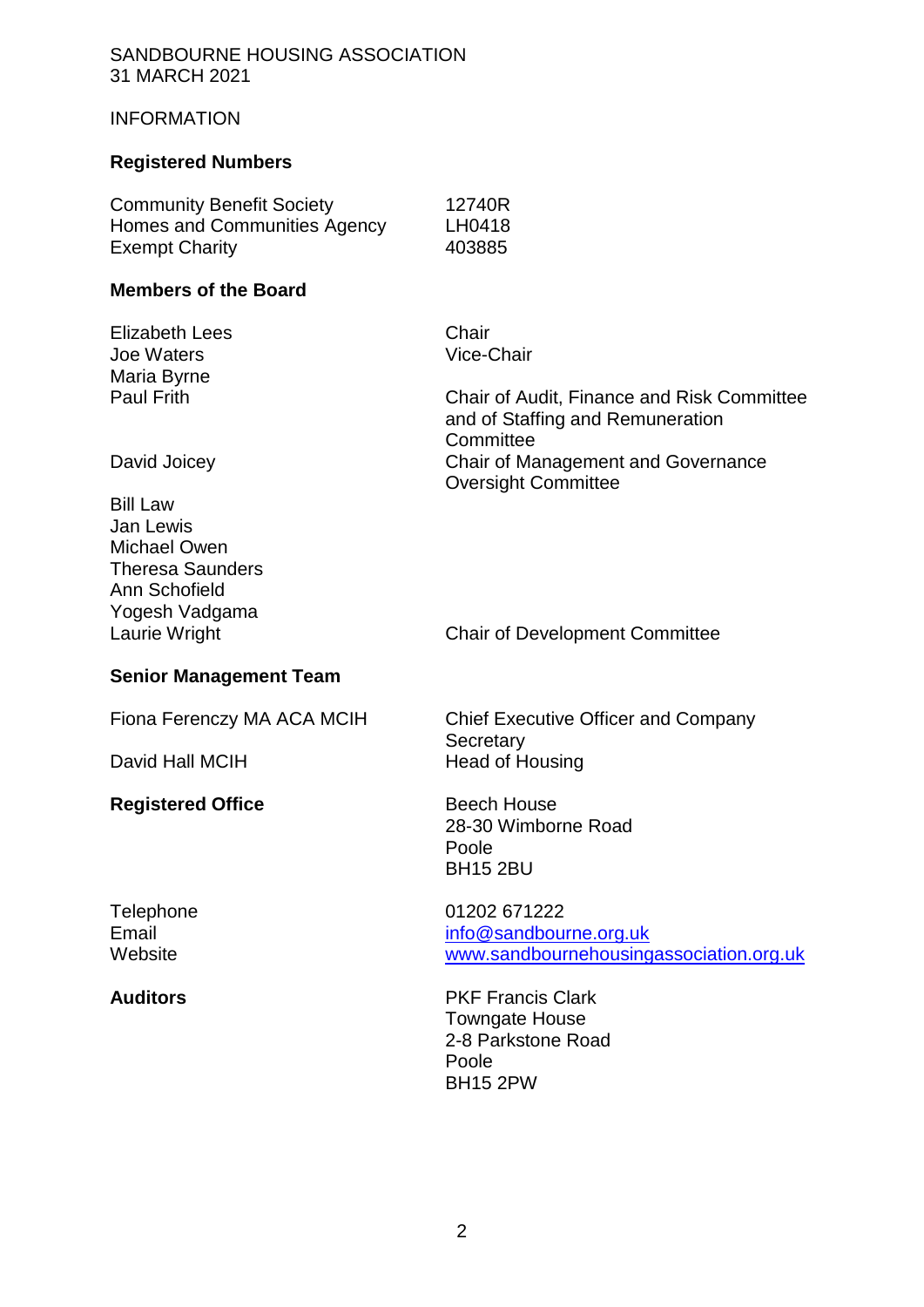**Solicitors** Tozers Solicitors LLP Broadwalk House Southernhay East Exeter EX1 1UA

> Capsticks Solicitors LLP Kings Park House 22 Kings Park Road Southampton SO15 2UF

Humphries Kirk LLP 3 Acorn Business Park Ling Road Poole BH12 4NZ

# **Bankers and Building Societies** Cambridge and Counties Bank Ltd

National Westminster Bank Plc Nationwide Building Society Triodos Bank UK Ltd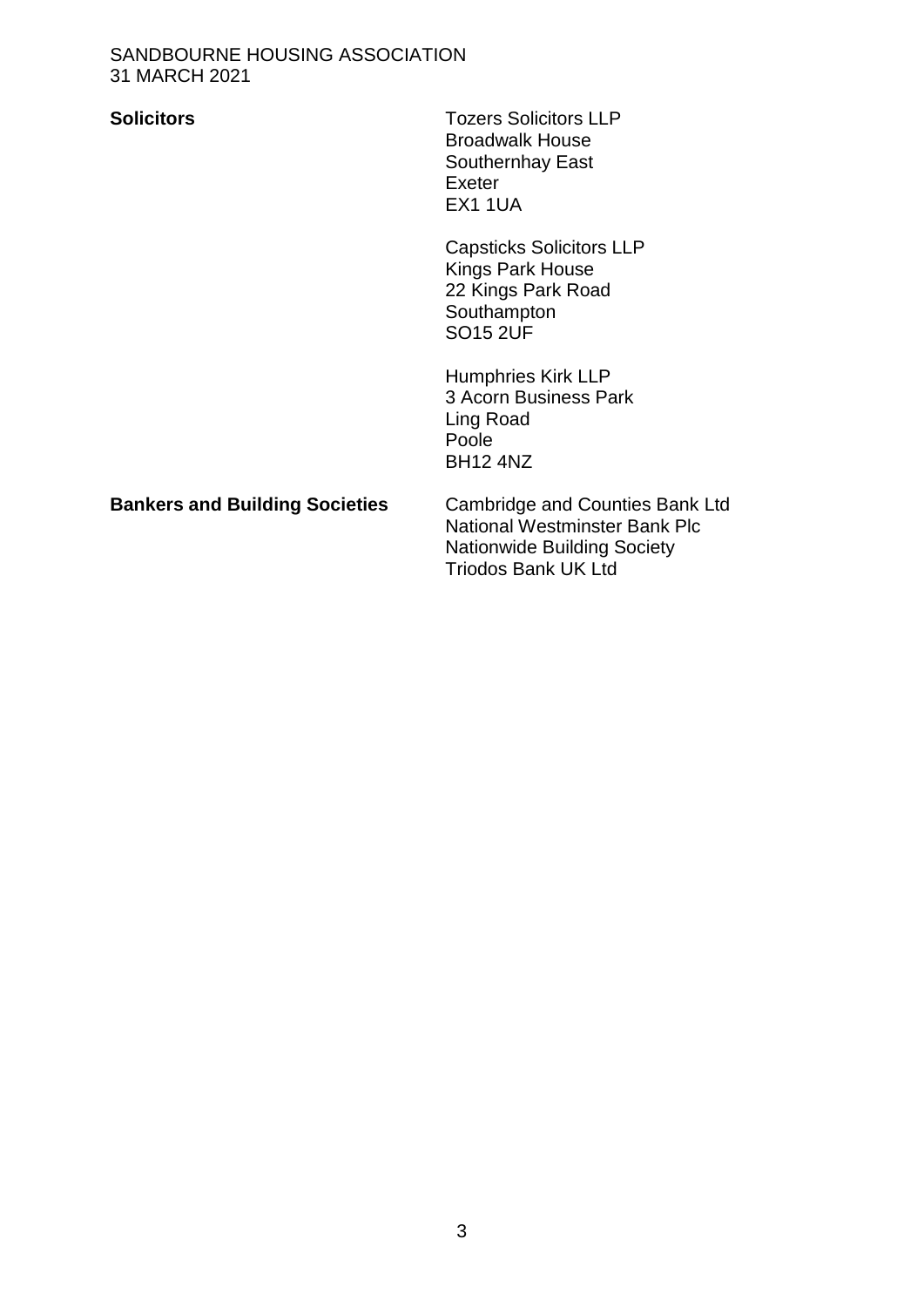# BOARD REPORT

The Board Members present their report and the audited financial statements for the year ended 31 March 2021.

#### **Members of the Board**

The Board members who have served during the year were as follows:

| Elizabeth Lees - Chair  |                                 |
|-------------------------|---------------------------------|
| Maria Byrne             | <b>Appointed September 2020</b> |
| <b>Paul Frith</b>       |                                 |
| David Joicey            |                                 |
| <b>Bill Law</b>         | Co-opted September 2020         |
| Jan Lewis               |                                 |
| Michael Owen            | <b>Appointed September 2020</b> |
| <b>Theresa Saunders</b> |                                 |
| Ann Schofield           |                                 |
| Yogesh Vadgama          |                                 |
| Joe Waters              |                                 |
| Laurie Wright           |                                 |

# **Review of the Operations of the Association**

Sandbourne Housing Association (Sandbourne) is a not for profit organisation governed by a voluntary Board. It is a Community Benefit Society, an Exempt Charity and is registered with the Homes and Communities Agency.

The principal activity of Sandbourne is the provision of affordable housing in Poole, Bournemouth, Ringwood and the surrounding area.

During the year £482,981 [2020: £859,412] was spent on the purchase and alteration of housing properties for rent.

#### **Rent**

Rents are set in accordance with government guidance.

#### **Repairs and Maintenance**

All of Sandbourne's properties meet the requirements of the government's Decent Homes Standard, with the exception of some of the flats at Ace Court. These are currently in the process of being refurbished and the work is expected to be completed in the next year. Sandbourne carries out a range of planned and responsive maintenance to enable all its properties to be maintained to a high standard and to continue to meet the Decent Homes Standard as a minimum.

#### **Reserves**

Sandbourne maintains two designated reserves. These were set up to cover expenditure on major repairs for all the rented properties and cyclical repairs for shared ownership properties.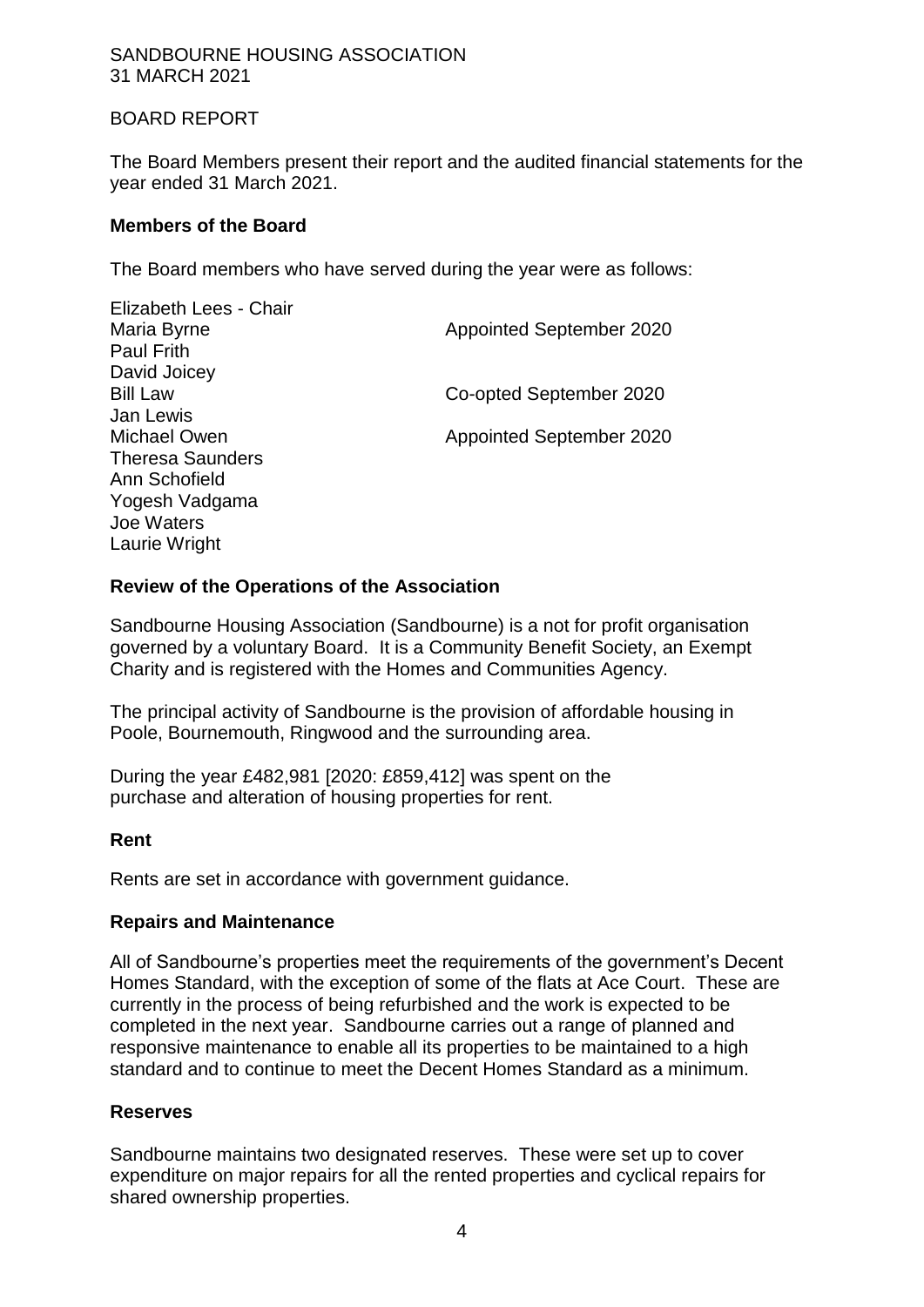All other reserves are classified as free and are used for the general running of the business.

# **Treasury Matters**

The objective of the Board is to ensure that the provision of the financial resources necessary to run Sandbourne's business is adequately maintained. Surplus funds will be invested in interest-bearing cash accounts; loans will be entered into, after due financial appraisal, where additional funds are required for new development and the smooth running of the business.

# **Value for Money**

#### **Strategy**

Sandbourne aims to embed value for money in all its thinking. We aim to provide the best possible service to our current and future residents and other stakeholders while still remaining financially viable. This means that we have to ensure that our services are provided in an effective, efficient and economic way.

Our regulator, the Regulator of Social Housing (RSH), assesses all registered providers of social housing on their commitment to providing value for money within their businesses. It specifically states that all registered providers must demonstrate:

- (a) A robust approach to achieving value for money this must include a robust approach to decision making and a rigorous appraisal of potential options for improving performance.
- (b) Regular and appropriate consideration by the board of potential value for money gains – this must include full consideration of costs and benefits of alternative commercial, organisational and delivery structures.
- (c) Consideration of value for money across their whole business and where they invest in non-social housing activity, they should consider whether this generates returns commensurate to the risk involved and justification where this is not the case.
- (d) That they have appropriate targets in place for measuring performance in achieving value for money in delivering strategic objectives, and that they regularly monitor and report their performance against these targets.

#### Vision

Sandbourne seeks to be a high quality housing provider of choice in the local area.

# **Objectives**

Sandbourne has a range of objectives as set out in its Business Plan, which was reviewed in December 2020. The objectives and their impact on Value for Money are:

(a) To be locally based and primarily operating in the Poole, Bournemouth, Ringwood areas – the Board believes that by concentrating the business in a defined local area which it knows well, it can provide the best possible service while containing the cost of those services. Opportunities which arise to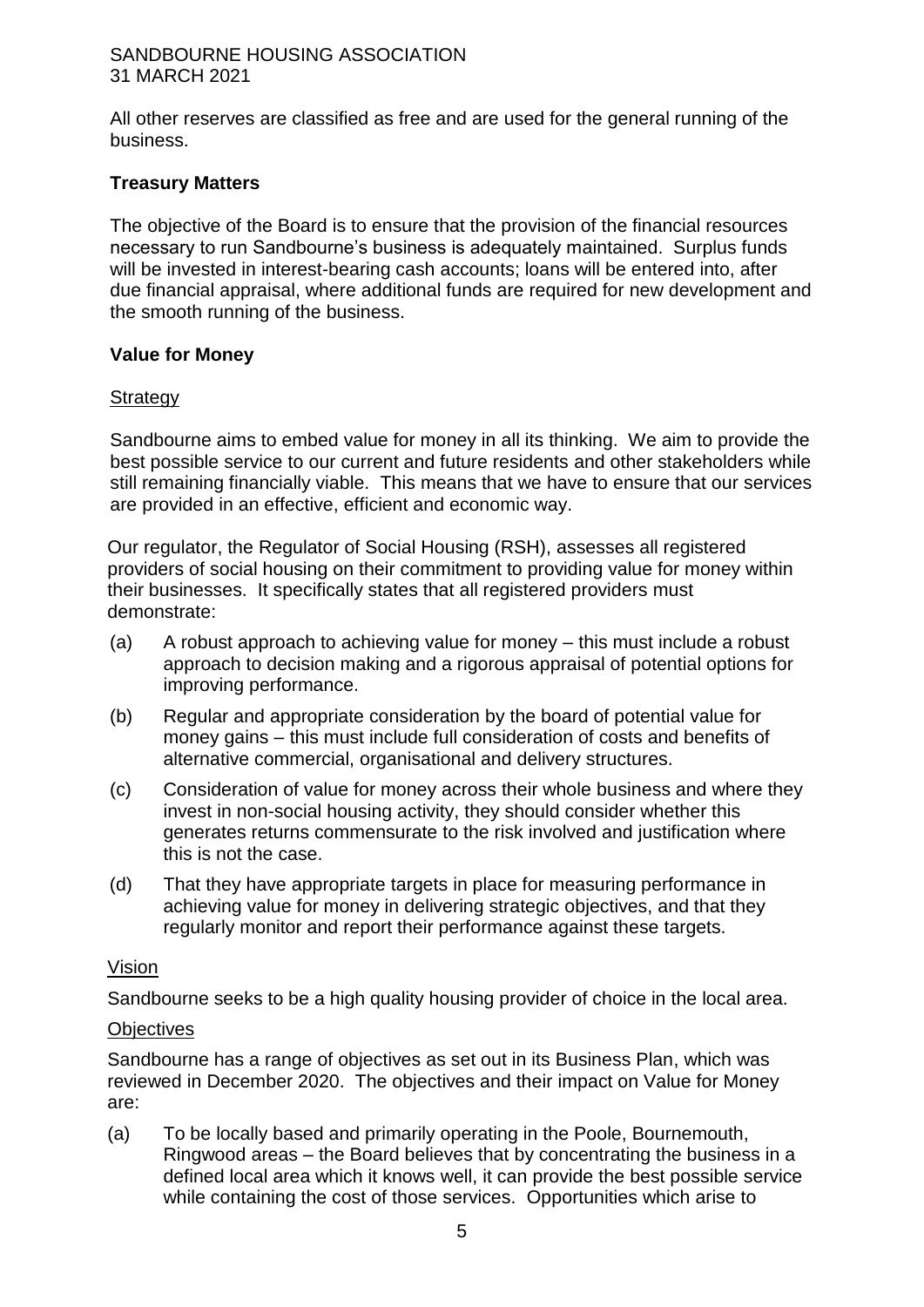provide services outside this area will only be undertaken if a real value for money benefit to both the business and the residents can be shown.

- (b) To provide high quality, affordable homes to enable residents to live independently – high quality homes last longer, require less maintenance and are more comfortable to live in. However, expenditure on quality must be tempered against affordability to ensure that our homes are available to those in greater financial and housing need.
- (c) To provide additional homes as the opportunity arises surpluses generated by the business are retained within the business and used to improve existing homes or provide new ones.
- (d) To empower residents to have a direct say in the way that their homes and services are managed and to play an active role in the continuous improvement and development of systems and services – Sandbourne is currently working on improving and extending the ways that residents can be involved in the running of the Association and can express opinions on the services provided. Sandbourne currently has two resident Board members who contribute to the strategy and direction of the business. Other residents have opportunities to contribute to the business through regular meetings with staff, surveys on general service provision and specific topics and concerns, feedback forms on the website and in each newsletter and directly by phone, letter or email.
- (e) To seek to add social benefit to our residents in all we do. And to explore ways of measuring this investment – the best form of social benefit for our residents is the provision of affordable, secure and safe places to live. This also provides a social benefit to society as a whole. Residents who work directly with Sandbourne to review our services gain a range of experience and are offered relevant training to assist them. This can help them in their professional careers and in their social contacts.
- (f) To employ high quality, dedicated staff who can assist residents in benefitting from the quiet enjoyment of their homes and promote all aspects of equality and diversity – investing in staff means that they are more likely to stay with Sandbourne, will be more motivated in their work and will, thus, offer a better service to residents.
- (g) To invest in our staff, to ensure that they have the resources and skills to fulfil their role and to develop those skills where appropriate – Sandbourne promotes lifelong learning and encourages all staff to undertake training that will help to broaden their life experience and improve their professional skills. Where appropriate, and where finances allow, Sandbourne will also fund this training.
- (h) To seek to continually improve our services and adapt them to the needs and requirements of our residents – Sandbourne regularly reviews the services that it provides to ensure that they meet the needs and aspirations of each cohort of residents and that they provide value for money to the business as a whole. We are also working with residents to introduce a range of service standards to help assess the effectiveness of the services we provide.
- (i) To use local contractors wherever reasonable local contractors know the area in which we are based and we work with them to provide services tailored to our residents and stock. Sandbourne is also a significant customer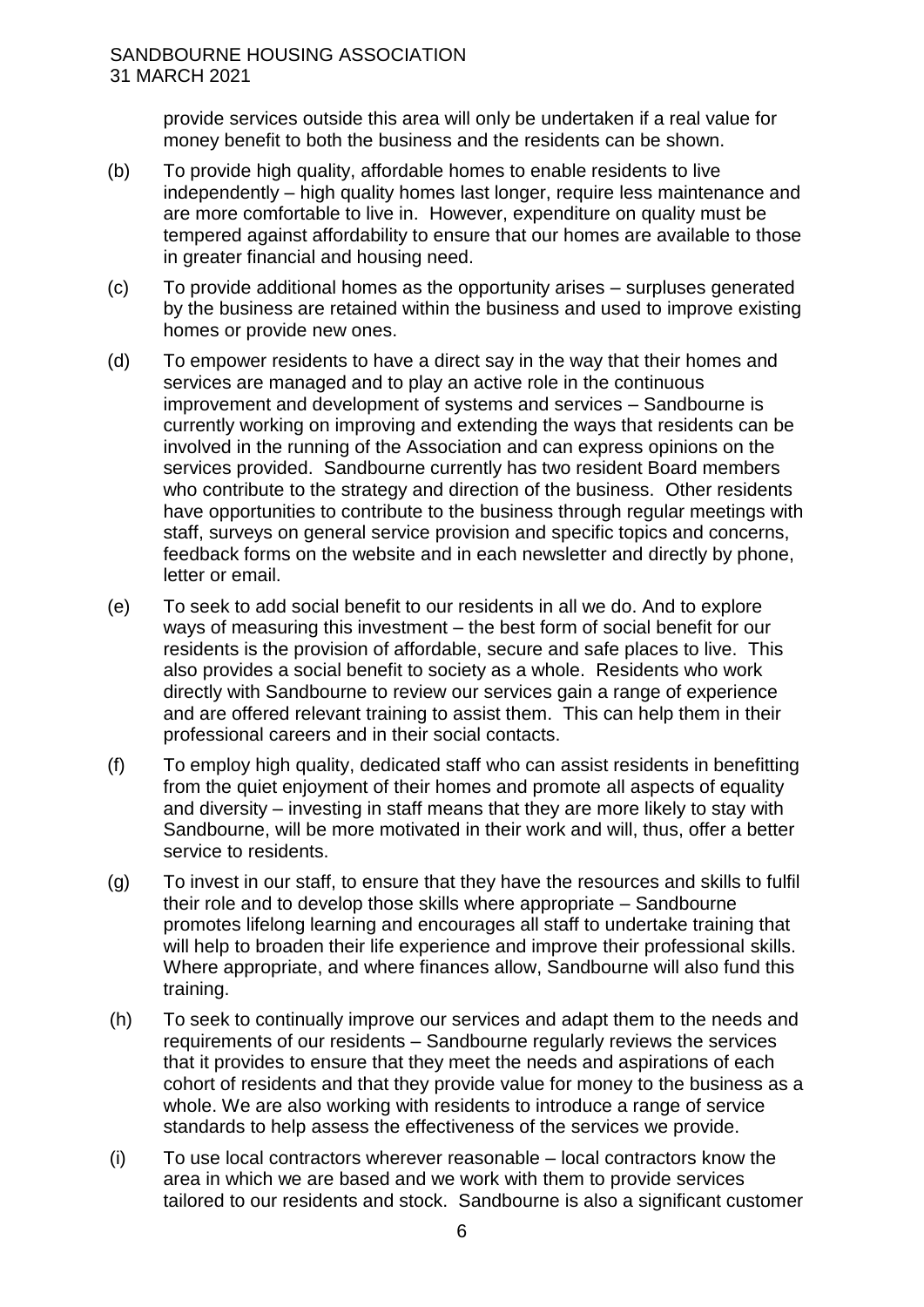for these contractors, which means that we can benefit from a cost effective, more personalised service from them.

- (j) To strive to embed Value for Money principles in all its activities Sandbourne is constantly seeking to provide the best possible service to all its current and future residents at a price which is affordable and financially viable.
- (k) To actively pursue environmentally friendly options where possible and where affordable for both Sandbourne and our residents – the long term future of the planet is important to Sandbourne and we will look to protect that future wherever possible. As technologies develop, it may also be the case that the environmentally friendly option is also the best value for money option.
- (l) To remain 'SMALL' (defined as less than 1,000 homes by the Regulator) the size of the organisation enables us to really know our residents and to react quickly to new opportunities which offer better value for money or to adapt business procedures to counter threats.
- (m) To remain independent the Board believes that independence enables Sandbourne to provide the best service to our residents at the current time. However, the status of the Association is not set in stone and is reviewed regularly.

# Value for Money in the year to 31 March 2021

The full version of the Value for Money Assessment for 2020/21 can be found on Sandbourne's website. The following is a summary of that report.

- (a) Financial Returns
	- Sandbourne refinanced its loan with Triodos Bank in 2018 and also arranged a new £2,000,000 borrowing facility. All of this facility has now been drawn down to finance new developments. A development of six new homes is due to start on site in the summer of 2021 and complete in the summer of 2022.
	- Sandbourne currently owns 58 properties which are let on long leases. Sandbourne's policy is always to agree to the extension of these leases, but to negotiate terms to get the best deal for the business as a whole. There have been two lease extensions in the period generating income of £19,000, which will be used for capital projects in the business.
	- Sandbourne currently has two properties which are let out on market rents. These are both properties which were bought on the open market with no social housing grant to offset the cost. They are let at market rent to enable Sandbourne to recoup some of this cost. The current annual income from these two properties is £17,340.
- (b) Social Returns
	- Work was carried out in the year to increase the number of parking spaces and create a buggy store at the Stourwood Avenue site. This enables more residents to park on site and provides safe and secure storage for more disabled buggies. Both improvements play a part in helping residents to maintain an active role in society and remain in their accommodation for longer.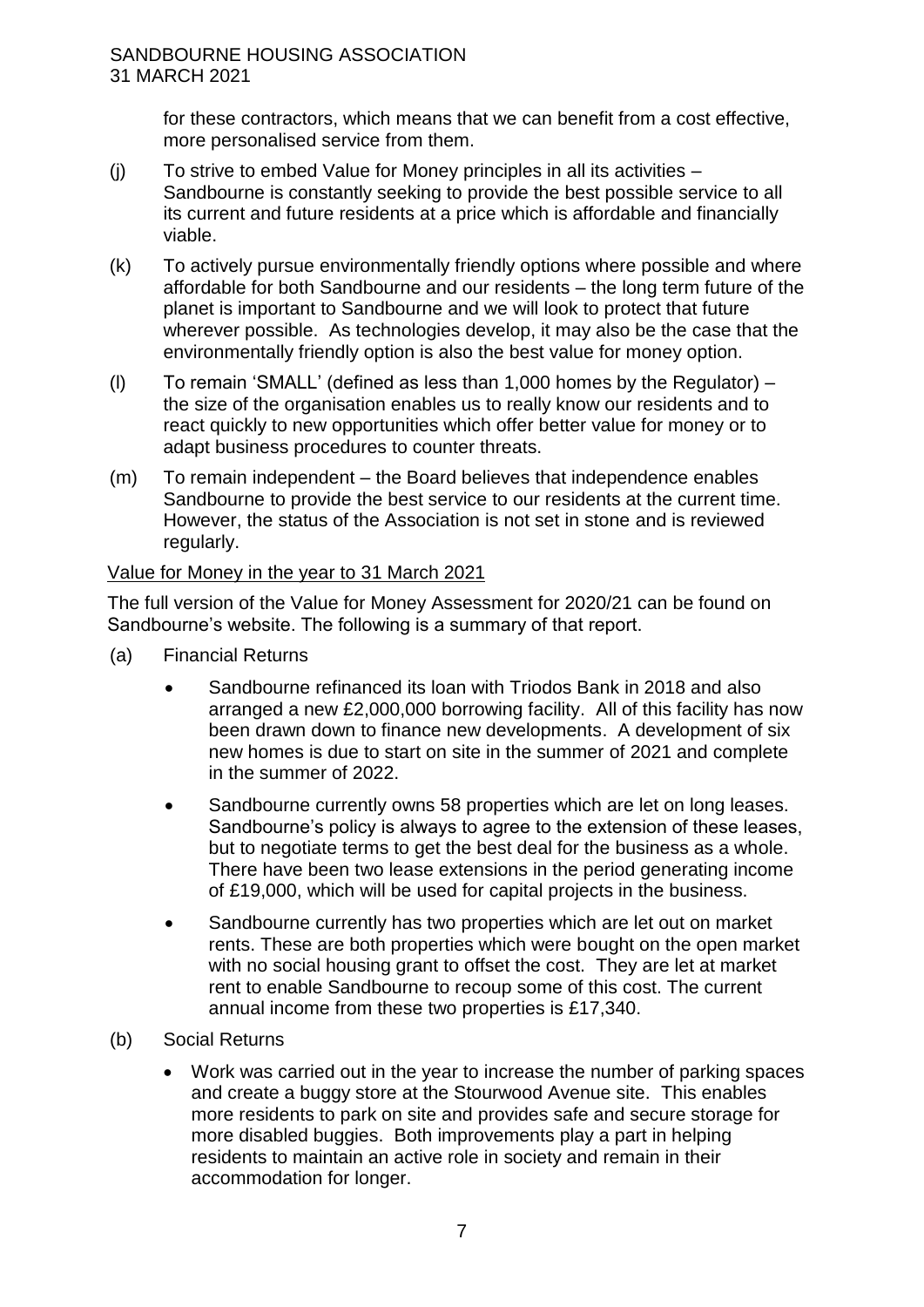- (c) Environmental Returns
	- The 12 properties acquired from Bournemouth Ace in 2019 did not comply with the Decent Homes Standard. Work is ongoing to bring them up to standard including fitting new heating systems, which are more environmentally friendly than the older ones. Work was delayed by the Covid-19 pandemic but is due to be completed in 2022.
	- The communal boiler at Harcourt Grange was upgraded in the year making it more efficient and environmentally friendly.
	- Electric heating systems were upgraded in 11 properties in the year.
	- The Covid-19 pandemic compelled the implementation of home working for most staff. Staff and Board meetings were held remotely on digital platforms throughout the year. This was more environmentally friendly, saved travel time and expenses and often resulted in a higher attendance at meetings.
- (d) Asset Management Strategy
	- Sandbourne is undertaking a review of the Fire Risk Assessments at all its communal developments over a two-year period. All the 60+ blocks were reviewed in 2020/21 and most of the recommended work has been carried out. The general needs blocks will be reviewed in 2021/22.

In the year 2020/21 Sandbourne has spent £156,490 on fire safety works.

- (e) Services to residents
	- Sandbourne employed a contractor to review its existing ways of engaging residents in the work of the Association. The Board has now approved an Action Plan to improve Sandbourne's approach and residents will be consulted on the plan and encouraged to share their views on resident engagement over the next year.
	- Additional standards of cleaning were commissioned at all developments throughout the Covid-19 pandemic. This was to help keep residents and staff safe from the virus. The additional costs of this cleaning will not be passed on to residents by way of service charges.
- (f) Administrative Improvements
	- The internet access to the office was upgraded in the year and a new phone system was installed. Both of these improvements have enhanced the service that could be provided to residents when the office had to be closed. The internet access has meant that all staff could successfully work from home when they were required to do so. The phone system enabled calls to the office to be answered by staff from home, so that the phone service to tenants was uninterrupted during the second and subsequent lockdown periods.
	- The transfer from office working to remote working has enabled staff to work more flexibly, both in location and in time. This means that staff can provide a better service to residents, have a better work/life balance themselves and reduce the need for overtime, which saves money.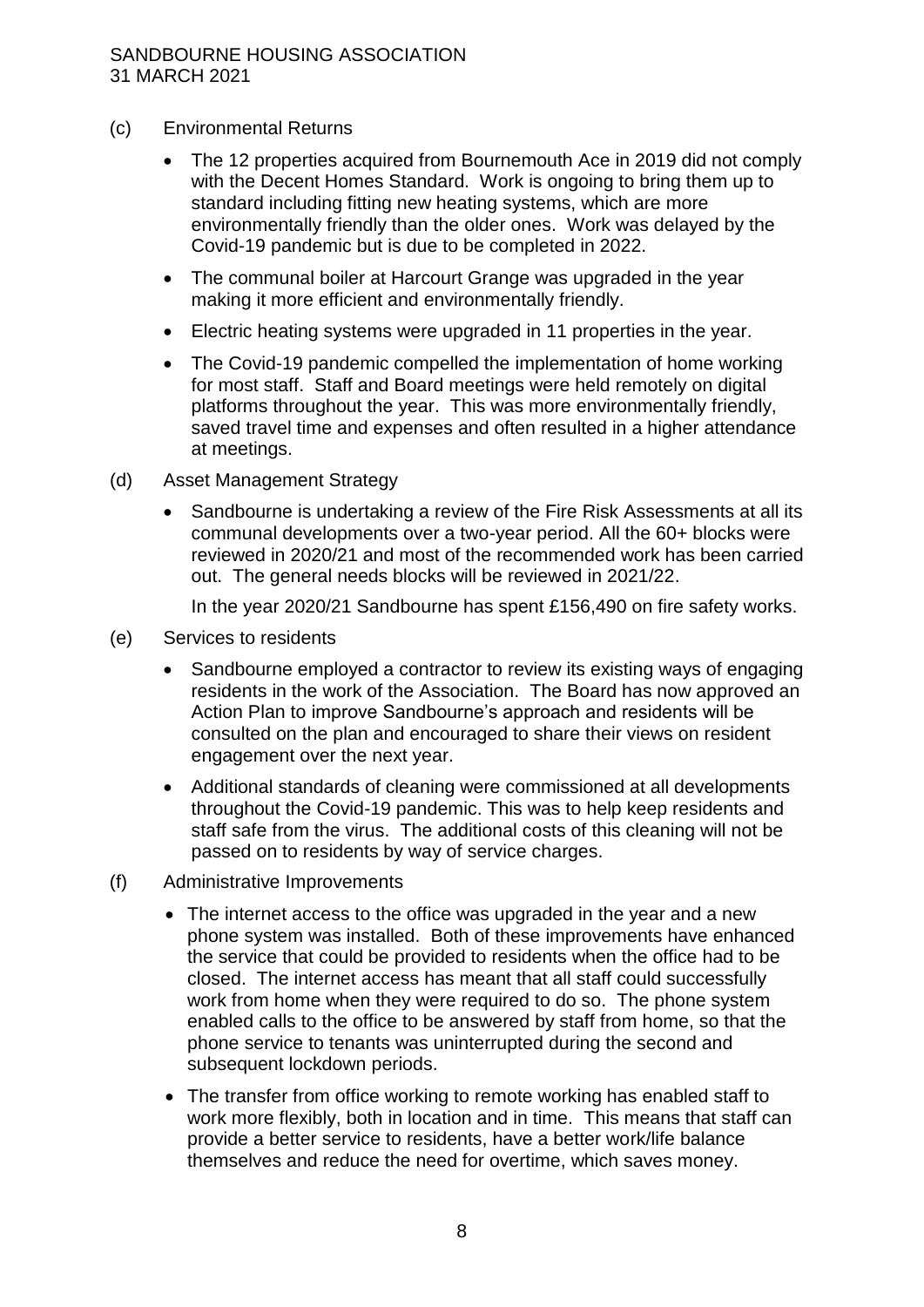| <b>Value for Money Metrics</b>                                                                                              | 2021                               | 2020                               |
|-----------------------------------------------------------------------------------------------------------------------------|------------------------------------|------------------------------------|
| Metric 1 – Reinvestment %                                                                                                   | 1.46%                              | 2.66%                              |
| Metric $2 -$ New supply delivered %                                                                                         | 0% for social<br>housing units     | 0.71% for social<br>housing units  |
|                                                                                                                             | 0% for non-social<br>housing units | 0% for non-social<br>housing units |
| Metric $3 -$ Gearing %                                                                                                      | 30.32%                             | 26.68%                             |
| Metric 4 – Earnings before interest,<br>depreciation, amortisation, major repairs<br>included (EBITDA MRI) Interest Cover % | 173.8%                             | 186.0%                             |
| Metric 5 – Headline social housing cost per<br>unit                                                                         | £3,615                             | £3,446                             |
| Metric $6$ – Operating Margin %                                                                                             | 23.2%                              | 27.0%                              |
| Metric 7 – Return on capital employed<br>(ROCE) %                                                                           | 2.1%                               | 2.6%                               |

Income year on year between 2020 and 2021 was virtually unchanged but expenditure rose due to the Covid-19 pandemic and budgeted expenditure on fire safety works, which were significantly higher than in 2019/20. Investment in properties was negatively impacted by the pandemic, as only emergency work was carried out for large parts of the year. Gearing has increased because an additional loan of £1,000,000 was drawn down in the year.

# **Compliance with Governance and Financial Viability Standard**

The Board confirms that Sandbourne complies with the requirements of the revised Governance and Financial Viability Standard applicable for the year from 1 April 2020.

# **NHF Code of Governance 2020**

The Board adopted the NHF Code of Governance 2020 during the year and will seek to follow its guidance in all areas of the management of the business with the exception of the following clauses:

| Clause<br>number | Principle                                                                                                                                                                                          | Reason for non-compliance                                                                                                                                                                                       |
|------------------|----------------------------------------------------------------------------------------------------------------------------------------------------------------------------------------------------|-----------------------------------------------------------------------------------------------------------------------------------------------------------------------------------------------------------------|
| 3.1(2)           | The chair of the Board does not<br>chair and is not a member of the<br>committee responsible for audit,<br>nor does the chair of the Board<br>chair the committee responsible<br>for remuneration. | The Chair of the Board is allowed<br>to be on the audit and<br>remuneration committees, but not<br>to chair them. This is so that the<br>best use can be made of the skills<br>of the individual Board members. |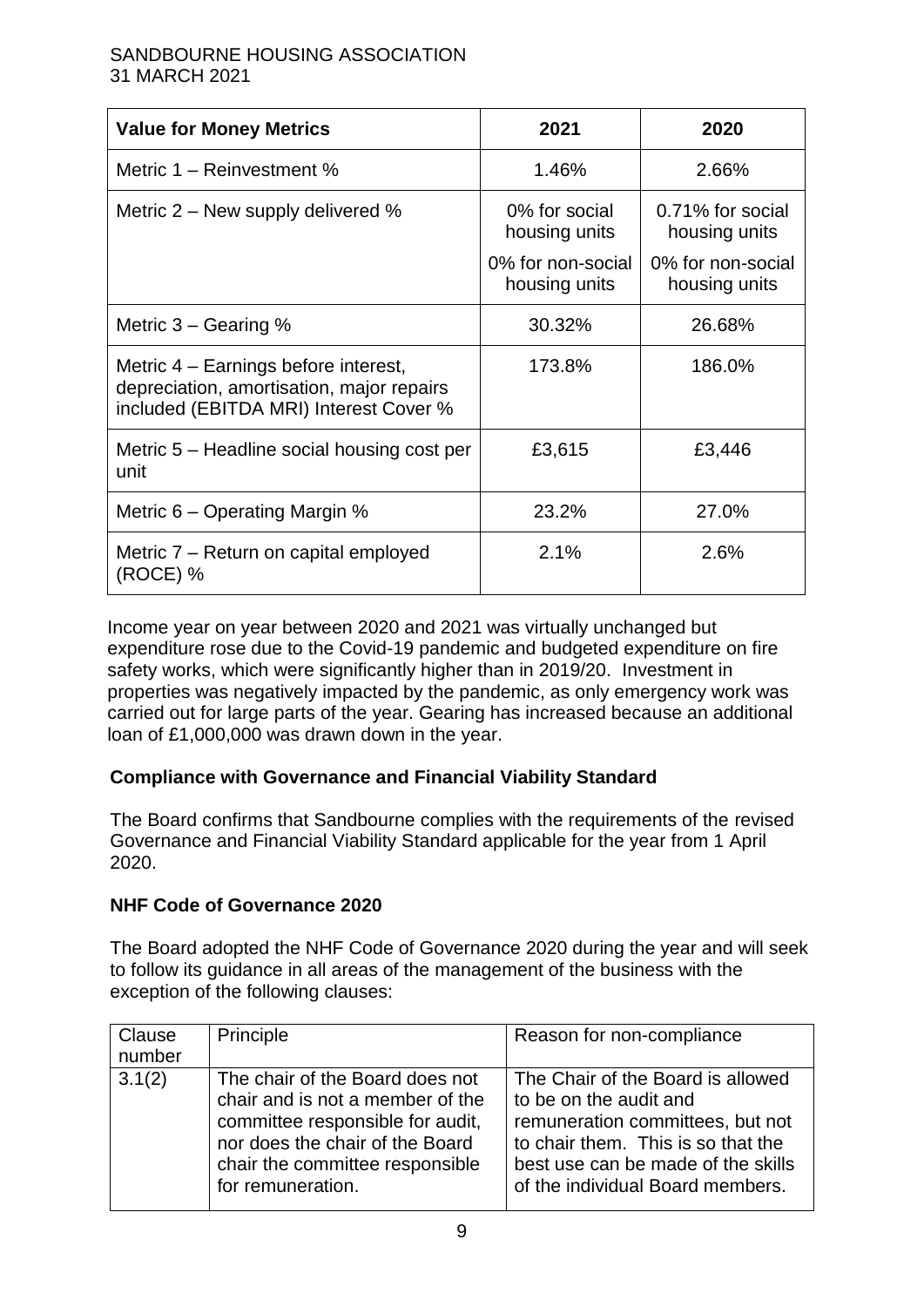| 3.3(4) | There is a dedicated senior Board<br>member (normally a vice-chair or                                                                                                                                                                                                                                      | Sandbourne has a Vice-Chair who<br>assists the Chair to ensure the                                                                                                                                                                                                                                                                                                                                                                                                                                                                                                                                                                                                |
|--------|------------------------------------------------------------------------------------------------------------------------------------------------------------------------------------------------------------------------------------------------------------------------------------------------------------|-------------------------------------------------------------------------------------------------------------------------------------------------------------------------------------------------------------------------------------------------------------------------------------------------------------------------------------------------------------------------------------------------------------------------------------------------------------------------------------------------------------------------------------------------------------------------------------------------------------------------------------------------------------------|
|        | senior independent director) with<br>duties that include appraisal of<br>the chair and assisting the chair<br>to ensure the effectiveness of the<br>Board.                                                                                                                                                 | effectiveness of the Board.<br>The Board are appraised as a<br>whole and not as individuals, so<br>the vice Chair does not appraise<br>the Chair directly.                                                                                                                                                                                                                                                                                                                                                                                                                                                                                                        |
| 3.7(3) | Maximum tenure will normally be<br>up to six consecutive years<br>(typically comprising two terms of<br>office), but where a member has<br>served six years, and the Board<br>agrees that it is in the<br>organisation's best interests, their<br>tenure may be extended up to a<br>maximum of nine years. | Sandbourne does not currently<br>comply with this requirement and<br>will retain the nine-year rule as<br>standard for the present. Reasons<br>for this include:<br>To maintain a good skill level<br>$\bullet$<br>on the Board.<br>Greater role for Board<br>$\bullet$<br>members in a small<br>organisation, so need to<br>ensure a good range of skills<br>at all times.<br>May be harder to recruit Board<br>members to smaller<br>organisations, particularly as<br>Sandbourne does not<br>currently pay Board members.<br>Recruitment and training of<br>Board members is also time<br>consuming for executive<br>management.<br>Smaller local area to draw |
|        |                                                                                                                                                                                                                                                                                                            | potential Board members<br>from.                                                                                                                                                                                                                                                                                                                                                                                                                                                                                                                                                                                                                                  |
| 3.7(4) | A member who has left the Board<br>is not re-appointed for at least<br>three years.                                                                                                                                                                                                                        | Currently members leaving the<br>Board can re-apply for<br>membership after one year.<br>Mostly this does not happen, but<br>Sandbourne would want to keep<br>the one-year time scale for the<br>following reasons:<br>In case a new member with a<br>$\bullet$<br>relevant skill cannot be found.<br>Recruiting from a small area,<br>$\bullet$<br>so limited availability of a good                                                                                                                                                                                                                                                                             |
|        |                                                                                                                                                                                                                                                                                                            | range of skills and volunteers.                                                                                                                                                                                                                                                                                                                                                                                                                                                                                                                                                                                                                                   |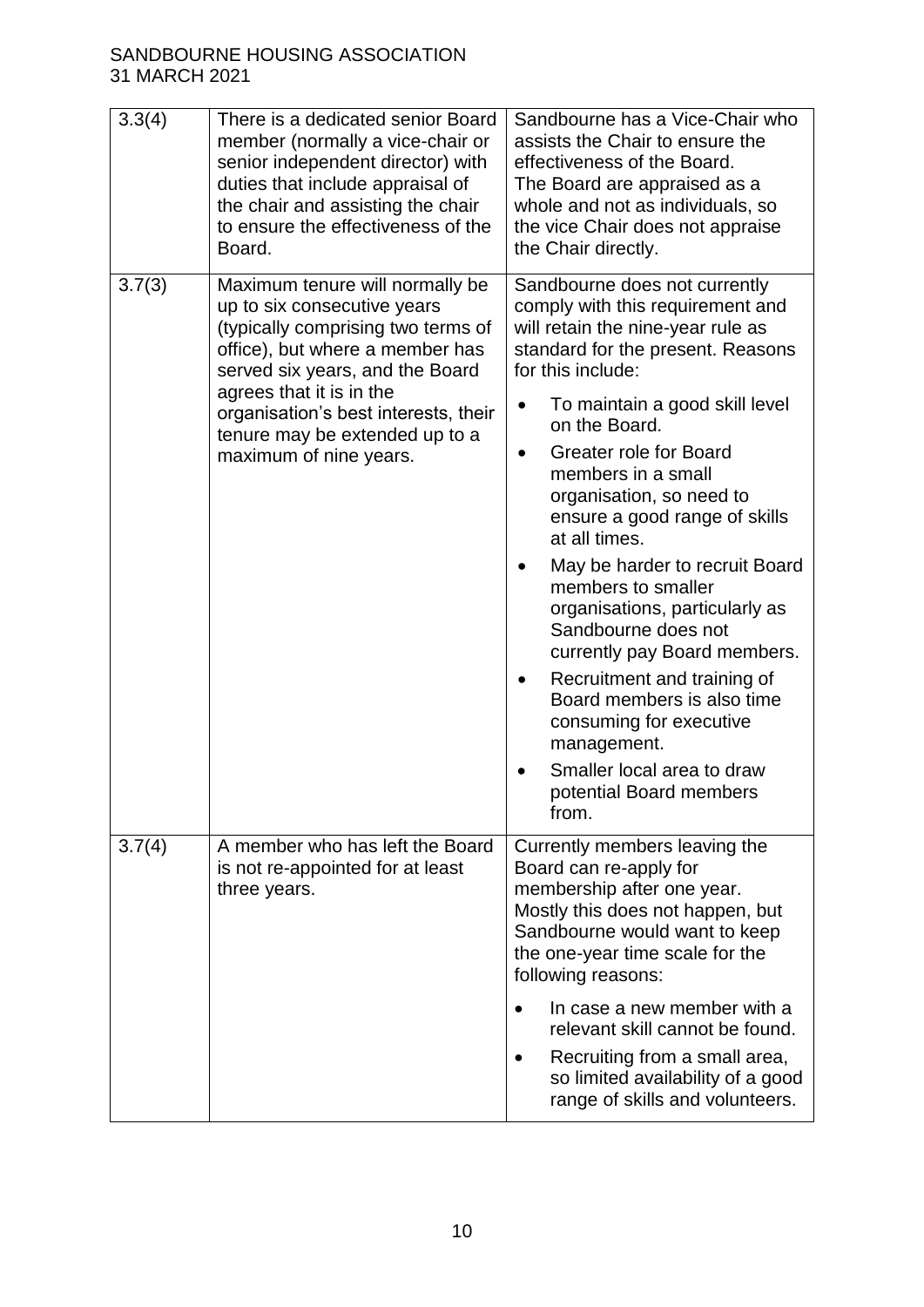| 3.10 | Member appraisal: a full, rigorous<br>and documented appraisal<br>process for the individual<br>members of the Board and its<br>committees, including the chairs,<br>is carried out at least every two<br>years. | This would be difficult to achieve<br>due to the constraints of time and<br>cost. An appraisal of the Board as<br>a whole is more workable and can<br>address whether the Board<br>members consider that they are<br>being effective and whether any<br>changes are required to increase<br>effectiveness.<br>Board members are all currently<br>volunteers. |
|------|------------------------------------------------------------------------------------------------------------------------------------------------------------------------------------------------------------------|--------------------------------------------------------------------------------------------------------------------------------------------------------------------------------------------------------------------------------------------------------------------------------------------------------------------------------------------------------------|
|      |                                                                                                                                                                                                                  |                                                                                                                                                                                                                                                                                                                                                              |

# **Principal Risks of the Business**

The Board of Sandbourne recognises that all business activities carry risk and that these risks need to be managed, mitigated or avoided to safeguard the business and the assets owned by it. Sandbourne has a register of business risks which is reviewed at least twice a year in detail by the Audit, Finance and Risk Committee and at least annually by the full Board.

The latest review in March 2021 identified the following five principal risks of the business:

| <b>Risk</b>                                                                                                                        | <b>Comments and mitigation</b>                                                                                                                                                                                                                                             |
|------------------------------------------------------------------------------------------------------------------------------------|----------------------------------------------------------------------------------------------------------------------------------------------------------------------------------------------------------------------------------------------------------------------------|
| Significant movements in<br>inflation rate -<br>expenditure.                                                                       | The impact of the pandemic has caused<br>inflation rates to fluctuate and that is likely to<br>continue for at least the next year.                                                                                                                                        |
|                                                                                                                                    | No contractual obligation to offer salary rises or<br>$\bullet$<br>performance related pay, only to review salaries<br>on an annual basis.                                                                                                                                 |
|                                                                                                                                    | Limited ability to delay (or bring forward)<br>$\bullet$<br>planned and major repairs expenditure.                                                                                                                                                                         |
|                                                                                                                                    | Rent rises of CPI plus 1% for five years from<br>2020 will help to mitigate rising expenditure.                                                                                                                                                                            |
|                                                                                                                                    | The UK has now left the EU and some<br>disruption is being experienced in the supply<br>chain, particularly with repairs and maintenance<br>supplies.                                                                                                                      |
| Changes in building,<br>health and safety and<br>environmental regulations<br>$\bullet$<br>resulting in unexpected<br>expenditure. | Ongoing planned maintenance to ensure that<br>properties meet current standards.                                                                                                                                                                                           |
|                                                                                                                                    | New standards can only be considered when<br>and if they are brought into effect. However, the<br>Housing White Paper 2020 includes the<br>likelihood of new minimum standards for social<br>housing lets, which could mean increasing<br>planned maintenance expenditure. |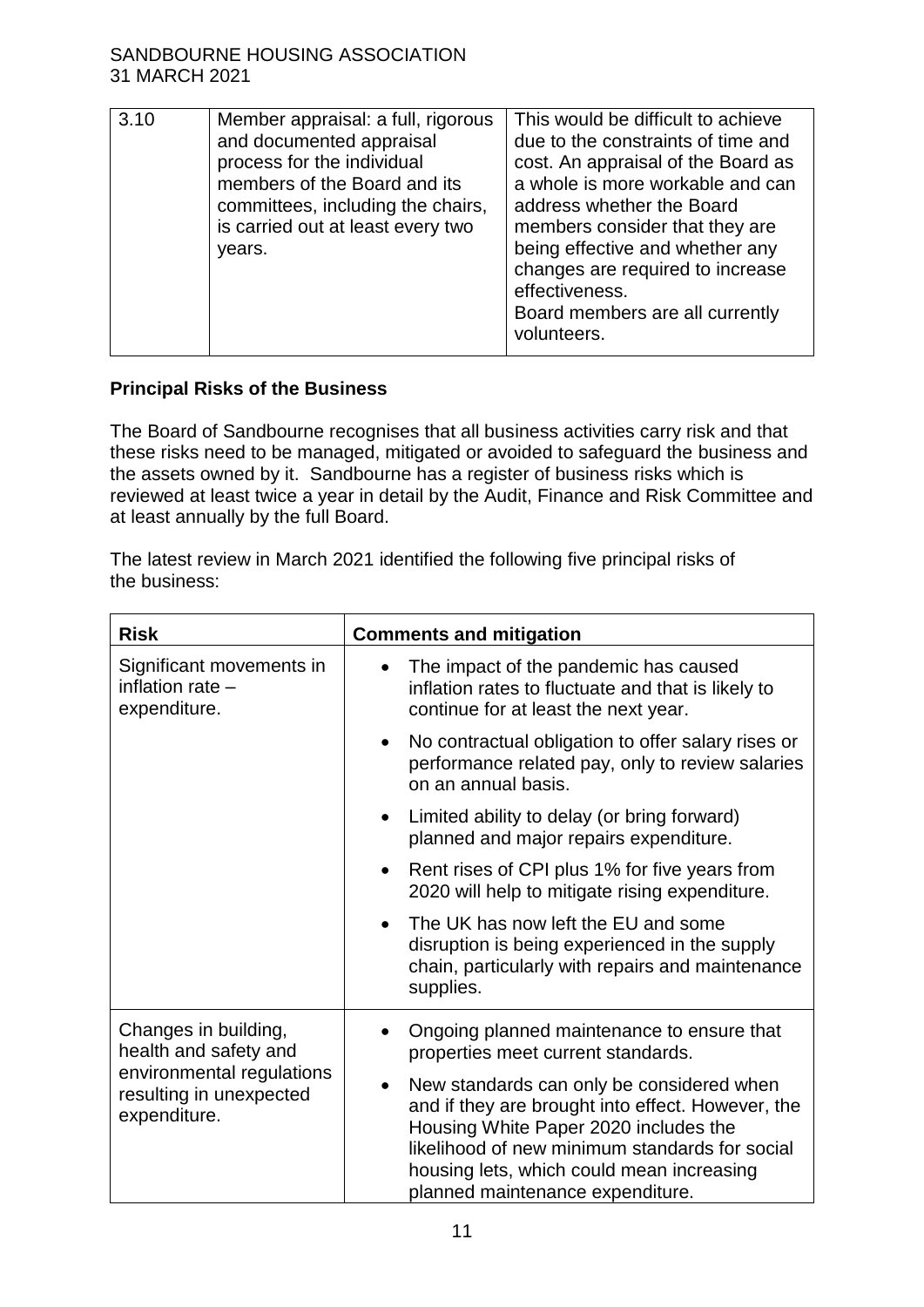|                                                                         | The Association will take advantage of any<br>relevant funding initiatives.                                                                                                                                                            |
|-------------------------------------------------------------------------|----------------------------------------------------------------------------------------------------------------------------------------------------------------------------------------------------------------------------------------|
|                                                                         | Reviewing and monitoring of fire inspections<br>and regulations following Grenfell. Current<br>indications are that further expenditure will be<br>required, but impossible to quantify that at this<br>stage.                         |
|                                                                         | New developments will aim to meet the highest<br>$\bullet$<br>level of government environmental standards<br>that is practical and affordable.                                                                                         |
|                                                                         | Current stock will be upgraded to include more<br>$\bullet$<br>environmentally friendly fitments where<br>appropriate and practical.                                                                                                   |
| Major problems<br>encountered with a<br>significant new<br>development. | Use of skilled professionals to set up and<br>manage the contract.                                                                                                                                                                     |
|                                                                         | New development is due to start in June 2021<br>$\bullet$<br>and complete in the spring of 2022. No other<br>developments will be started until this one is<br>completed.                                                              |
|                                                                         | Insurance cover in place.                                                                                                                                                                                                              |
|                                                                         | Sandbourne will aim to ensure that<br>$\bullet$<br>development work is scheduled carefully, and<br>delayed where necessary, to avoid<br>overstretching staff and resources and to limit<br>the impact of any problems on the business. |
|                                                                         | Expertise and skills from partner organisations<br>and contractors will be helpful, but there is still a<br>potential for a significant amount of<br>management time to be taken up with any large<br>project.                         |
|                                                                         | A Development Committee will hold regular<br>meetings while development work is underway.<br>The Board member with relevant expertise has<br>agreed to chair those meetings.                                                           |
| Failure of IT systems or                                                | Annual review of IT support contracts in place.                                                                                                                                                                                        |
| loss of IT support,<br>including malicious                              | Robust back-up procedures.<br>$\bullet$                                                                                                                                                                                                |
| intrusion.                                                              | Business systems can be remotely accessed by<br>IT providers and have response times built into<br>contracts.                                                                                                                          |
|                                                                         | Separate IT systems for business management,<br>housing management and finance.                                                                                                                                                        |
|                                                                         | All firewalls and cyber protection are updated<br>regularly and automatically applied.                                                                                                                                                 |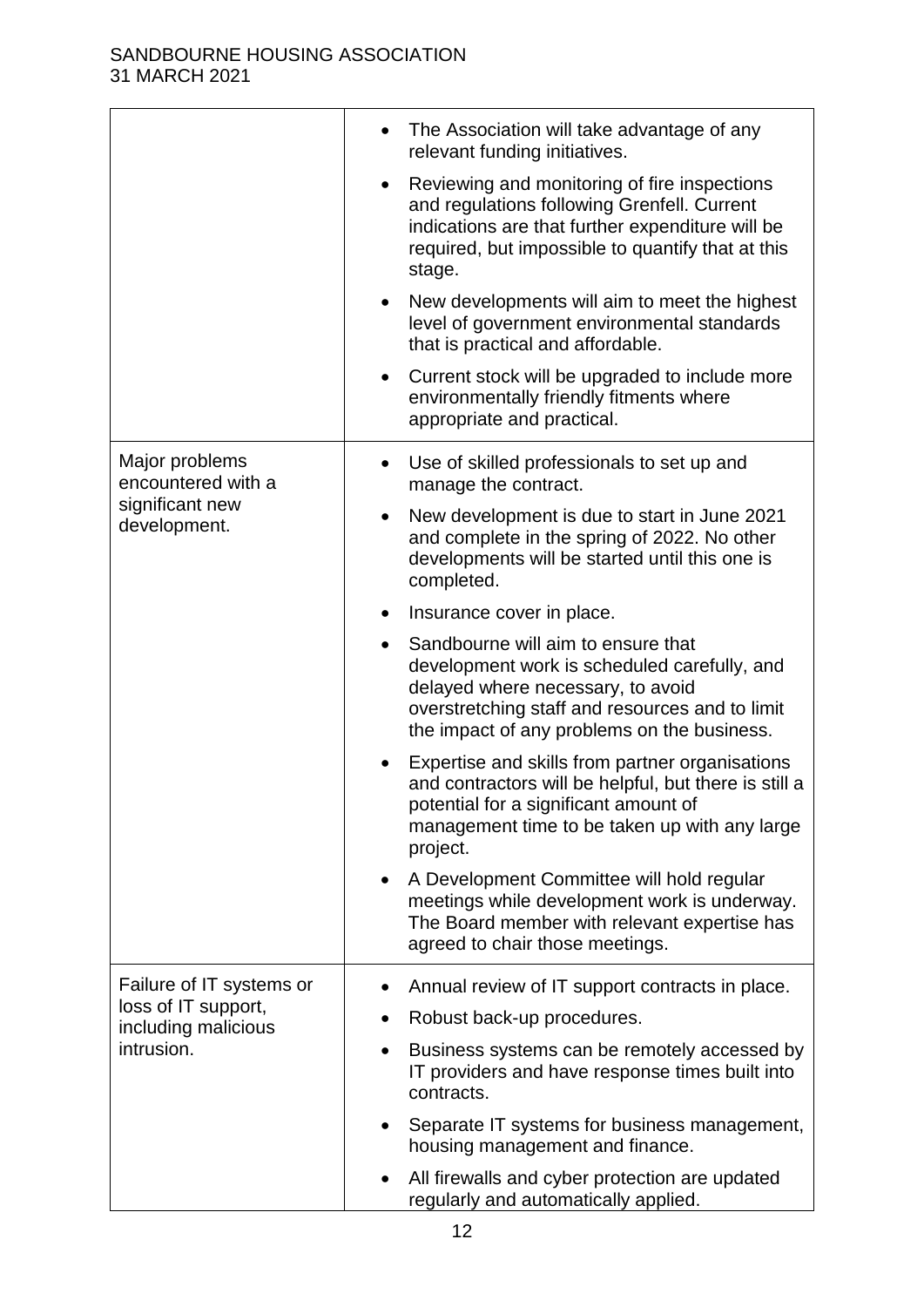| Financial impact of<br>changes in fire safety and<br>other safety legislation | • Advice now being taken from a range of<br>professionally qualified contractors to agree the<br>best course of action for all of Sandbourne's<br>properties with communal areas. |
|-------------------------------------------------------------------------------|-----------------------------------------------------------------------------------------------------------------------------------------------------------------------------------|
|                                                                               | • Priority expenditure in the current year to<br>ensure that all properties at least meet the<br>required fire safety requirements currently in<br>place.                         |

# **Risks associated with Covid-19 Pandemic**

Immediately prior to the 2020 year end a new major risk to Sandbourne emerged. A new coronavirus had been identified in China in late 2019 which was spreading rapidly around the world. In March 2020 the World Health Organisation declared that the disease had reached pandemic level and on 23 March 2020 the whole of the UK was put into immediate lockdown. The risk remains fairly high and the UK was again in a form of lockdown on 31 March 2021. While the pandemic does now appear to be easing in the UK there continues to be the possibility of further restrictions required. The risks to Sandbourne, its residents and staff, and the procedures put in place to mitigate and manage those risks, can be summarised as follows:

| <b>Risk</b>                                                                   | <b>Mitigation and management</b>                                                                                                                                                                                                                            |
|-------------------------------------------------------------------------------|-------------------------------------------------------------------------------------------------------------------------------------------------------------------------------------------------------------------------------------------------------------|
| Ensuring the safety of residents and<br>staff.                                | Limiting the access to the main office<br>$\bullet$<br>and continuing to encourage staff to<br>work from home where possible and<br>practical.                                                                                                              |
|                                                                               | Sensitive management of repairs<br>and maintenance. All statutory<br>repairs and safety checks will<br>continue to be carried out, but other<br>repairs and maintenance can be<br>scheduled when both staff and<br>residents feel that it is safe to do so. |
|                                                                               | Ensuring that both staff and<br>residents were provided with up to<br>date guidance from the government.                                                                                                                                                    |
| Maintaining effective working practices<br>while under lockdown restrictions. | Lettings are proceeding as normal,<br>$\bullet$<br>but procedures are in place to limit<br>contact between residents and staff<br>and additional cleaning is carried out<br>where required.                                                                 |
|                                                                               | All repairs are now being carried out<br>but contractors and staff are<br>sensitive to resident feelings and<br>fears.                                                                                                                                      |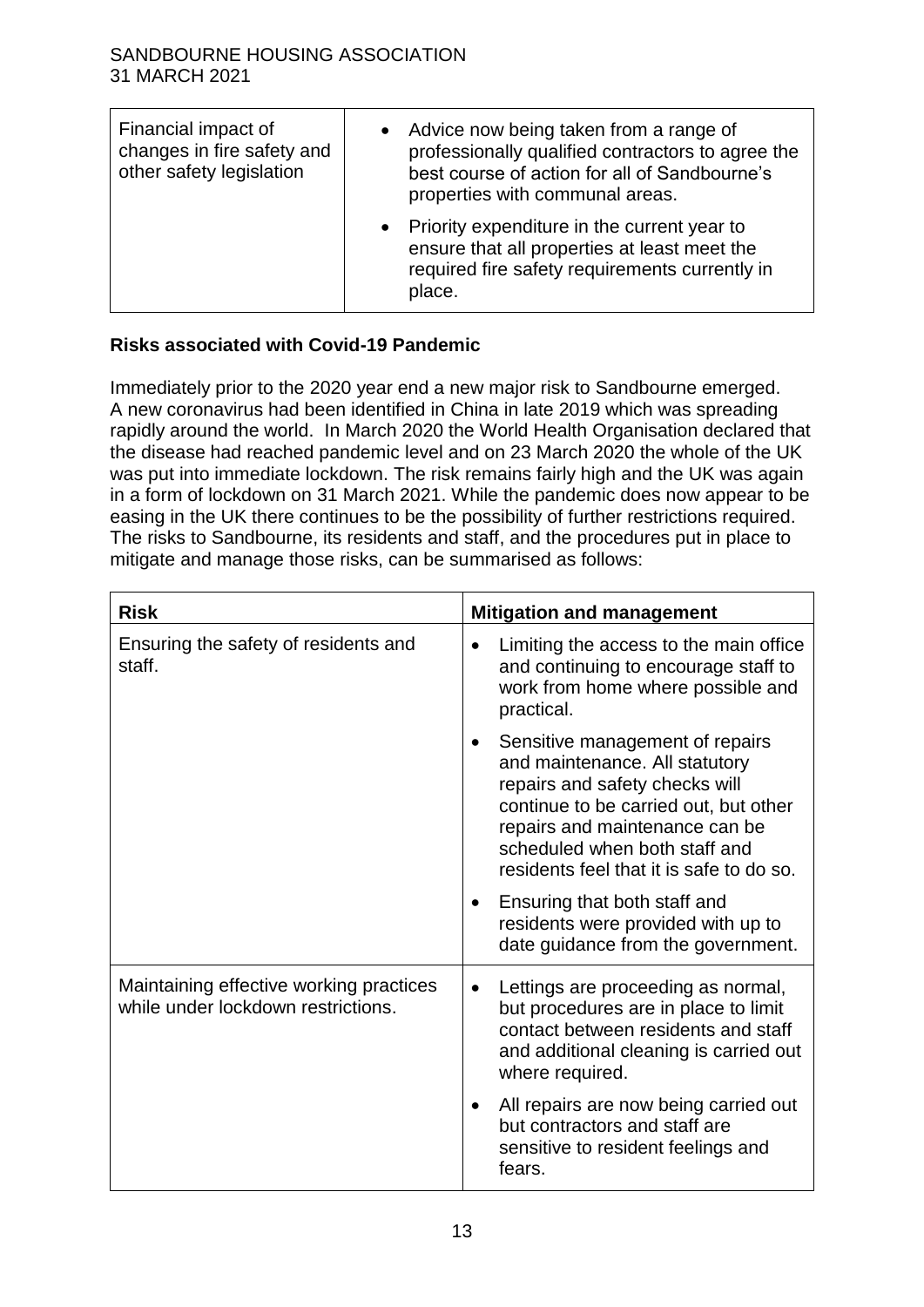|                                     | All safety checks continued to be<br>carried out where possible, but extra<br>care continues to be taken to avoid<br>unnecessary contact.<br>Communal services are being<br>carried out but, again, care is taken<br>to minimise contact and government<br>guidelines on social distancing are<br>followed at all times. |
|-------------------------------------|--------------------------------------------------------------------------------------------------------------------------------------------------------------------------------------------------------------------------------------------------------------------------------------------------------------------------|
|                                     | Housing staff helped tenants to<br>adapt to the new restrictions<br>including offering support for those<br>trying to claim emergency benefits<br>and contacting a number of residents<br>who were identified as having no<br>local support.                                                                             |
| Financial viability of the business | Sandbourne had significant cash<br>reserves at the year end, meaning<br>that any significant reduction in<br>income due to the pandemic can be<br>managed, at least in the short term.                                                                                                                                   |
|                                     | Income has held up well throughout<br>$\bullet$<br>the pandemic period to date and<br>there is no immediate threat to the<br>business. However, the Board is<br>conscious that future months may<br>present further challenges.                                                                                          |
|                                     | The budget for 2021/22 includes a<br>30% uplift on responsive repairs<br>expenditure to cover potential items<br>that were not carried out in the last<br>year due to the pandemic<br>restrictions.                                                                                                                      |
|                                     | The Board have considered the<br>impact of Covid-19 on Sandbourne<br>for at least 12 months after the date<br>of signing of these Financial<br>Statements and are comfortable that<br>the business will remain a going<br>concern. Thus, the accounts have<br>been prepared on a going concern<br>basis.                 |

The Board will continue to monitor the ongoing impact of the pandemic on the business but, up to the date of the approval of these Financial Statements, the Board consider that the risk has been well managed and does not pose a significant threat to Sandbourne.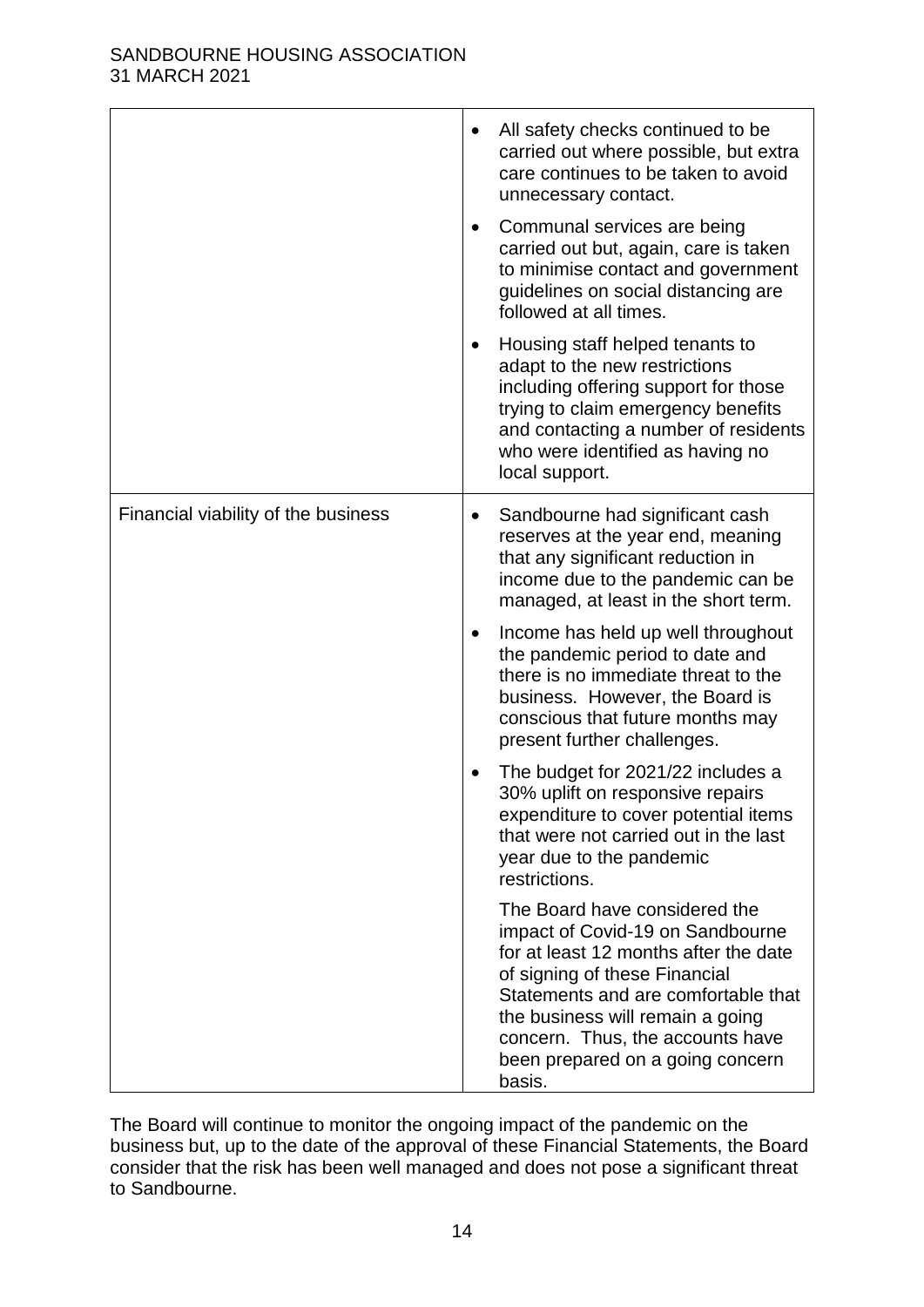# **Internal Controls' Assurance**

The Board has overall responsibility for establishing and maintaining the whole system of internal control and for reviewing its effectiveness.

The Board recognises that no system of internal control can provide absolute assurance or eliminate all risk. The system of internal controls is designed to manage risk and to provide reasonable assurance that key business objectives and expected outcomes will be achieved. It also exists to give reasonable assurance about the preparation and reliability of financial and operational information and the safeguarding of Sandbourne's assets and interests.

In meeting its responsibilities, the Board has adopted a risk-based approach to internal controls which are embedded within the normal management and governance process. This approach includes the regular evaluation of the nature and extent of risks to which Sandbourne is exposed and is consistent with Turnbull principles as incorporated in the Tenant Services Authority circular 07/07 Internal Controls Assurance.

The process adopted by the Board in reviewing the effectiveness of the system of internal controls, together with some of the key elements of the control framework, includes:

- Identification and evaluation of key risks:
- Regular monitoring by the Board and taking corrective action;
- Maintaining a control environment and written procedures; and
- Financial and other information reported to and reviewed by the Board.

The internal control framework and the risk management process are subject to regular review by Internal Auditors who are responsible for providing independent assurance to the Board via its Audit, Finance and Risk Committee. The Audit, Finance and Risk Committee considers internal control and risk at each of its meetings during the year.

The Board has received the Director of Finance's annual report, has conducted its annual review of the effectiveness of the system of internal control and has taken account of any changes needed to maintain the effectiveness of the risk management and control process.

The Board confirms that there is an ongoing process for identifying, evaluating and managing significant risks faced by the Association. This process has been in place throughout the year under review, up to the date of the annual report, and is regularly reviewed by the Board.

#### **Statement of the Board's Responsibilities**

The Co-operative and Community Benefit Society Act 2014 and other registered provider legislation require that the Board prepare financial statements for each financial year which give a true and fair view of the state of affairs of Sandbourne and of its income and expenditure for that period. In preparing these financial statements, the Board is required to: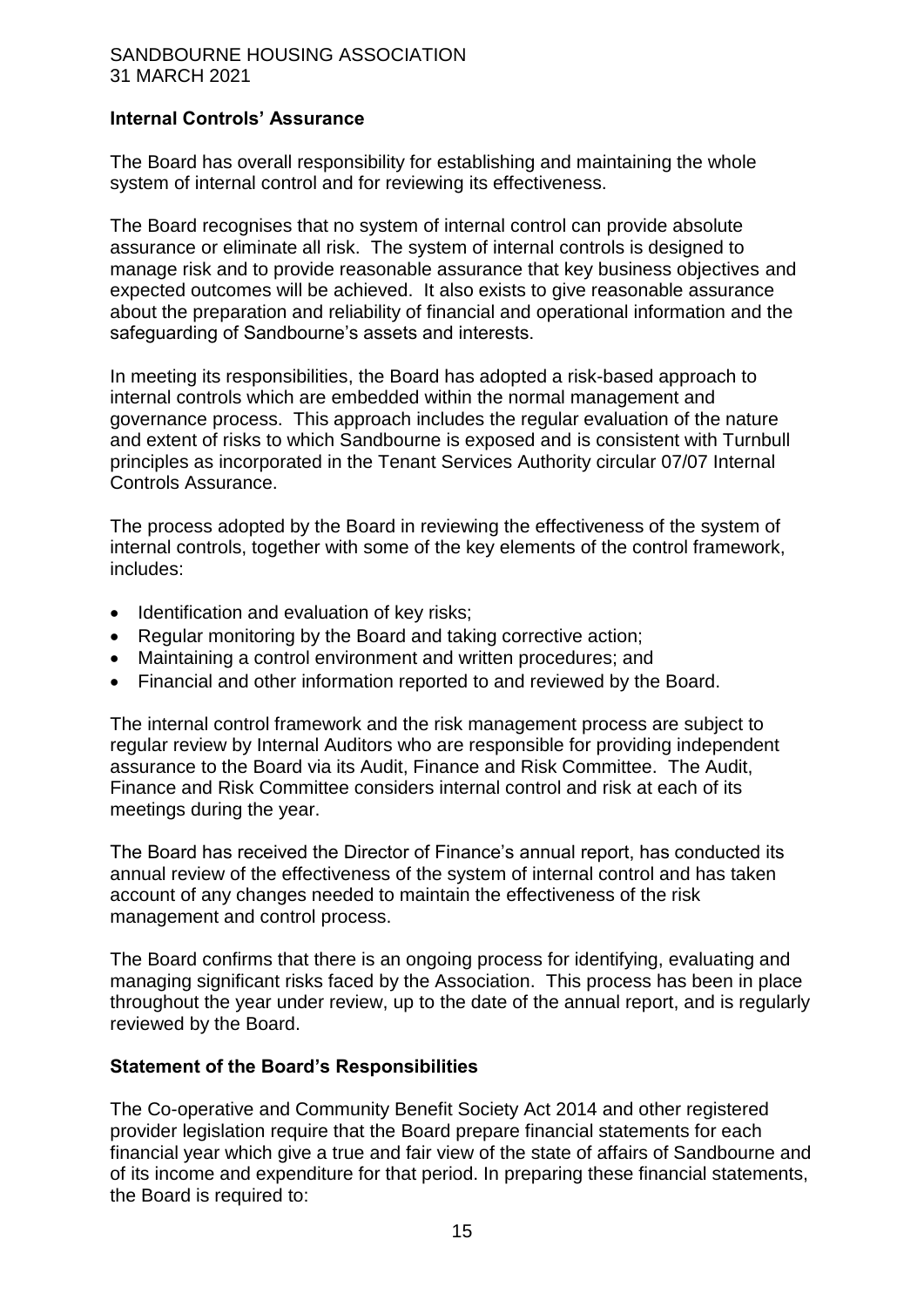- Select suitable accounting policies and then apply them consistently;
- Make judgements and estimates that are reasonable and prudent;
- State whether applicable accounting standards have been followed, subject to any material departures disclosed and explained in the financial statements; and
- Prepare the financial statements on the going concern basis unless it is inappropriate to presume that Sandbourne will continue in business.

The Board is responsible for keeping proper accounting records which disclose with reasonable accuracy at any time Sandbourne's financial position and to enable it to ensure that the financial statements comply with the Co-operative and Community Benefit Societies Act 2014, the Housing and Regeneration Act 2008 and the Accounting Direction for private registered providers of social housing in England 2015. It also has general responsibility for taking reasonable steps to safeguard Sandbourne's assets and to prevent and detect fraud and other irregularities. The Board is also responsible for ensuring that this report is prepared in accordance with the Statement of Recommended Practice: Accounting by registered social housing providers 2014.

# **Auditors**

The members of the Board confirm that:

- So far as each one is aware, there is no relevant information of which the auditors are unaware; and
- They have taken all the steps that they ought to have taken to make themselves aware of any relevant information which could be required by Sandbourne's auditors and to establish that the auditors are made aware of that information.

By order of the Board

Elizabeth Lees **Chair** *Signed by E Lees*

Date: *28 July 2021*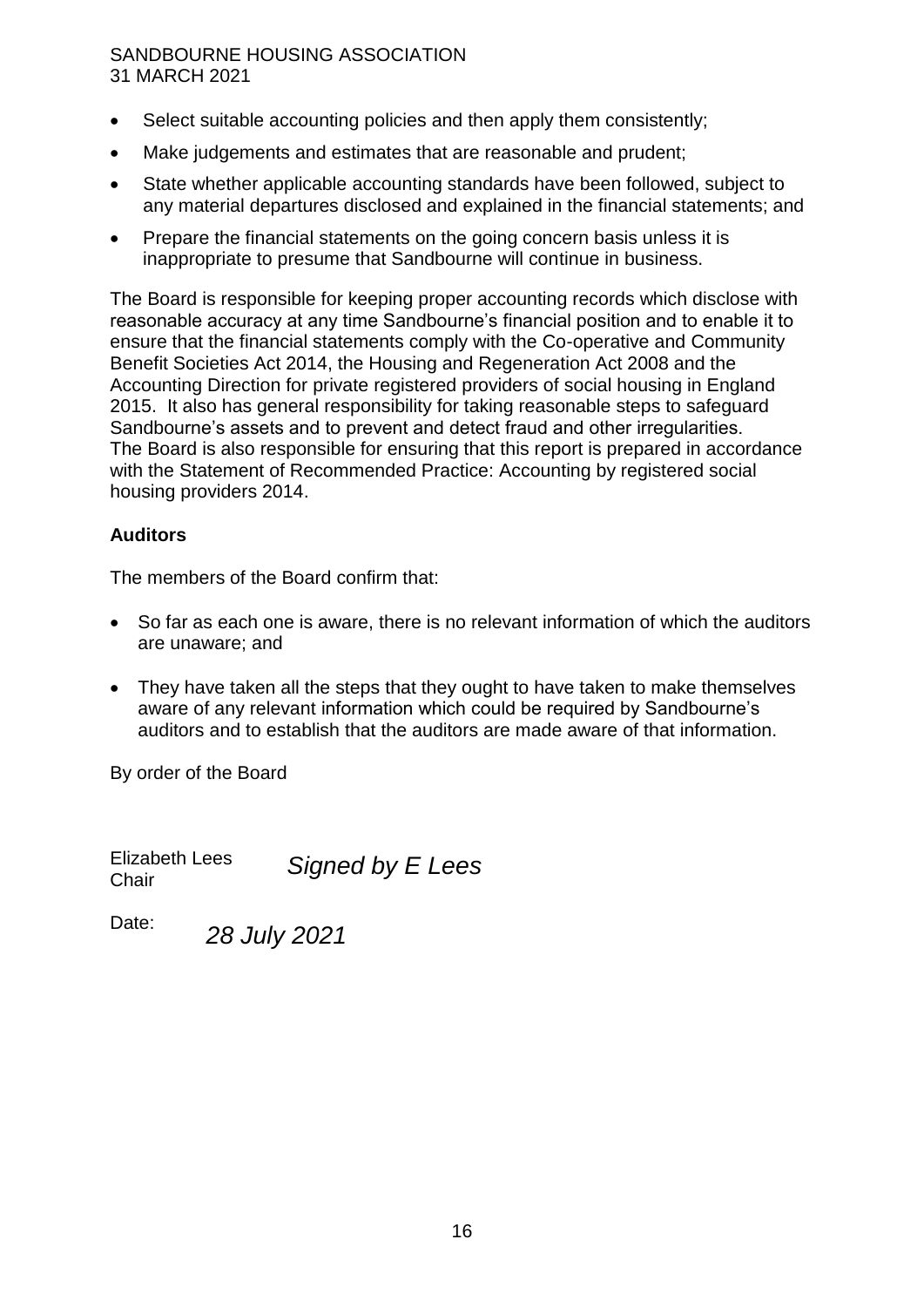#### INDEPENDENT AUDITOR'S REPORT TO THE MEMBERS OF SANDBOURNE HOUSING ASSOCIATION

# **Opinion**

We have audited the financial statements of Sandbourne Housing Association for the year ended 31 March 2021 which comprise the statement of comprehensive income, statement of financial position, statement of changes in equity/reserves, statement of cash flows and notes to the financial statements, including significant accounting policies. The financial reporting framework that has been applied in their preparation is applicable law and United Kingdom Accounting Standards, including Financial Reporting Standard 102 The Financial Reporting Standard applicable in the UK and Republic of Ireland (United Kingdom Generally Accepted Accounting Practice). In our opinion the financial statements:

- give a true and fair view of the state of the association's affairs as at 31 March 2021, and of its income and expenditure for the year then ended;
- have been properly prepared in accordance with United Kingdom Generally Accepted Accounting Practice; and
- have been prepared in accordance with the requirements of the Co-operative and Community Benefit Societies Act 2014, the Housing and Regeneration Act 2008 and the Accounting Direction for private registered providers of social housing in England 2019.

# **Basis for opinion**

We conducted our audit in accordance with International Standards on Auditing (UK) (ISAs (UK)) and applicable law. Our responsibilities under those standards are further described in the Auditor's responsibilities for the audit of the financial statements section of our report. We are independent of the association in accordance with the ethical requirements that are relevant to our audit of the financial statements in the UK, including the FRC's Ethical Standard, and we have fulfilled our other ethical responsibilities in accordance with these requirements. We believe that the audit evidence we have obtained is sufficient and appropriate to provide a basis for our opinion.

#### **Conclusions relating to going concern**

In auditing the financial statements, we have concluded that the board's use of the going concern basis of accounting in the preparation of the financial statements is appropriate.

Based on the work we have performed, we have not identified any material uncertainties relating to events or conditions that, individually or collectively, may cast significant doubt on the association's ability to continue as a going concern for a period of at least twelve months from when the financial statements are authorised for issue.

Our responsibilities and the responsibilities of the board with respect to going concern are described in the relevant sections of this report.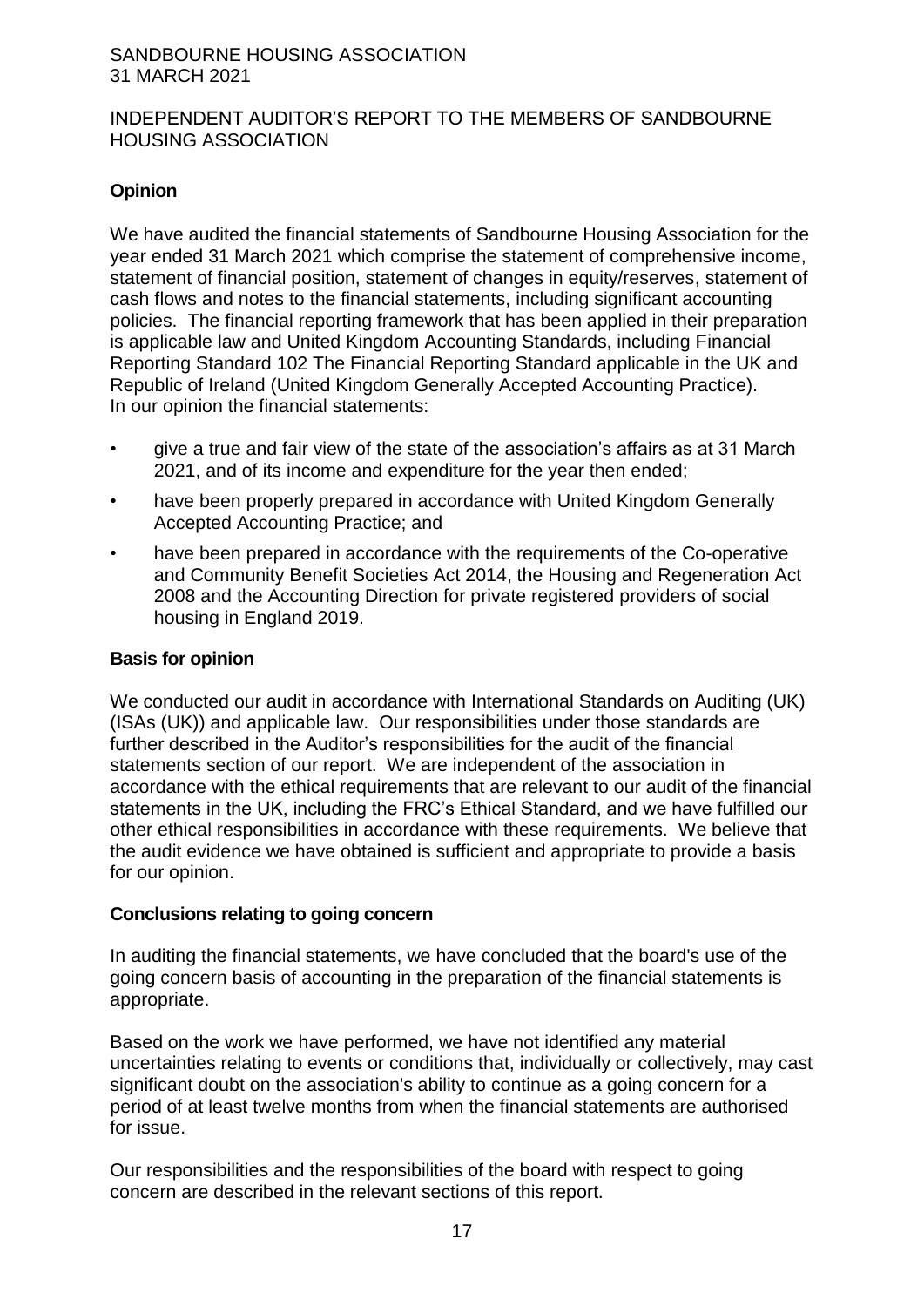# **Other information**

The other information comprises the information included in the annual report, other than the financial statements and our auditor's report thereon. The board are responsible for the other information contained within the annual report. Our opinion on the financial statements does not cover the other information and, except to the extent otherwise explicitly stated in our report, we do not express any form of assurance conclusion thereon. Our responsibility is to read the other information and, in doing so, consider whether the other information is materially inconsistent with the financial statements or our knowledge obtained in the course of the audit, or otherwise appears to be materially misstated. If we identify such material inconsistencies or apparent material misstatements, we are required to determine whether this gives rise to a material misstatement in the financial statements themselves. If, based on the work we have performed, we conclude that there is a material misstatement of this other information, we are required to report that fact. We have nothing to report in this regard.

#### **Matters on which we are required to report by exception**

We have nothing to report in respect of the following matters where the Co-operative and Community Benefit Act 2014 requires us to report to you if, in our opinion:

- the association has not kept proper books of account, and not maintained a satisfactory system of control over its transactions, in accordance with the requirements of the legislation; or
- the revenue account, any other accounts to which our report relates, and the balance sheet are not in agreement with the association's books of account; or
- we have not obtained all the information and explanations necessary for the purposes our audit.

# **Responsibilities of the board**

As explained more fully in the board's responsibilities statement set out on page 15, the board is responsible for the preparation of the financial statements and for being satisfied that they give a true and fair view, and for such internal control as it determines is necessary to enable the preparation of financial statements that are free from material misstatement, whether due to fraud or error.

In preparing the financial statements, the board is responsible for assessing the association's ability to continue as a going concern, disclosing, as applicable, matters related to going concern and using the going concern basis of accounting unless the board either intends to liquidate the association or to cease operations, or has no realistic alternative but to do so.

#### **Auditor's responsibilities for the audit of the financial statements**

Our objectives are to obtain reasonable assurance about whether the financial statements as a whole are free from material misstatement, whether due to fraud or error, and to issue an auditor's report that includes our opinion. Reasonable assurance is a high level of assurance, but is not a guarantee that an audit conducted in accordance with ISAs (UK) will always detect a material misstatement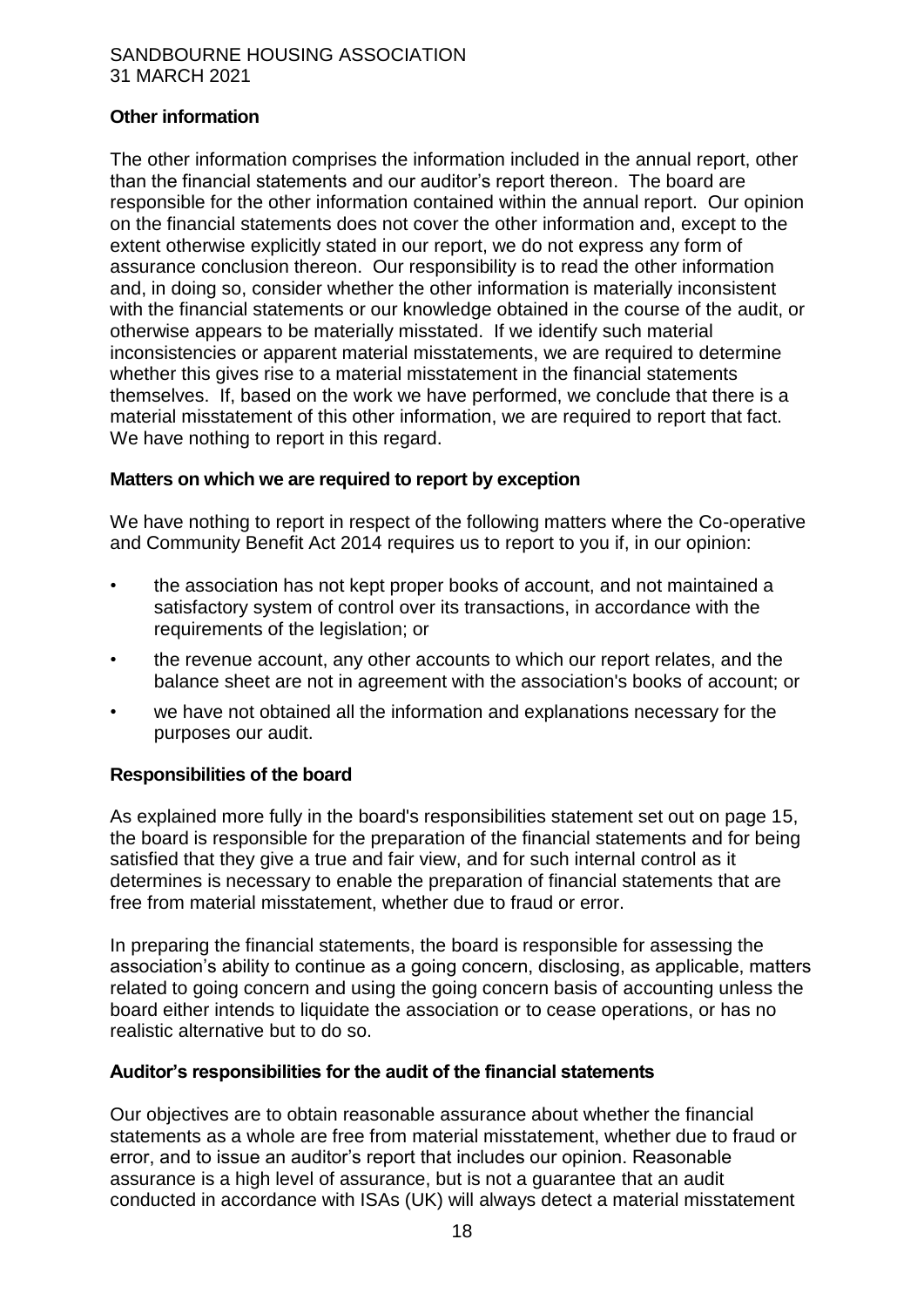when it exists. Misstatements can arise from fraud or error and are considered material if, individually or in the aggregate, they could reasonably be expected to influence the economic decisions of users taken on the basis of these financial statements.

Irregularities, including fraud, are instances of non-compliance with laws and regulations. We design procedures in line with our responsibilities, outlined above, to detect material misstatements in respect of irregularities, including fraud. The extent to which our procedures are capable of detecting irregularities, including fraud is detailed below:

As part of our audit planning we obtained an understanding of the legal and regulatory framework that is applicable to the association. We gained an understanding of the association and the industry in which the association operates as part of this assessment to identify the key laws and regulations affecting the association. We enquired with management policies and procedures and made an appropriate team selection (ensuring competence and capability to recognise non-compliance). Key regulations we identified were health and safety regulations, employment law and also those laws and regulations that have a direct impact on the preparation of the financial statements.

Management enquiries covered any knowledge or evidence of actual or potential fraud, litigation and claims which are followed up with corroborative audit review work. We also evaluated management incentives and opportunities for fraudulent manipulation of the financial statements and found nothing to note.

Based on this understanding we designed our audit procedures to identify noncompliance with such laws and regulations. Our procedures involved the following:

- Enquiries of management regarding their knowledge of any non-compliance with laws and regulations that could affect the financial statements. As part of these enquiries we also discussed with management whether there have been any known instances of fraud, of which there were none.
- Reviewed legal and professional costs to identify any possible non-compliance or legal costs in respect of non-compliance.
- Reviewed filings with the Regulator of Social Housing and FCA and whether there were any late submissions, of which there were none.
- Discussed with management if any health and safety incidents have been recorded during the year, of which there were none.
- Review of the GDPR policy and enquiries to management as to the occurrence of any reportable breaches, of which there were none.
- Reviewed Board minutes and correspondence with the Regulator of Social Housing and FCA.
- Reviewed estimates and judgements made in the accounts for any indication of bias, of which there were none.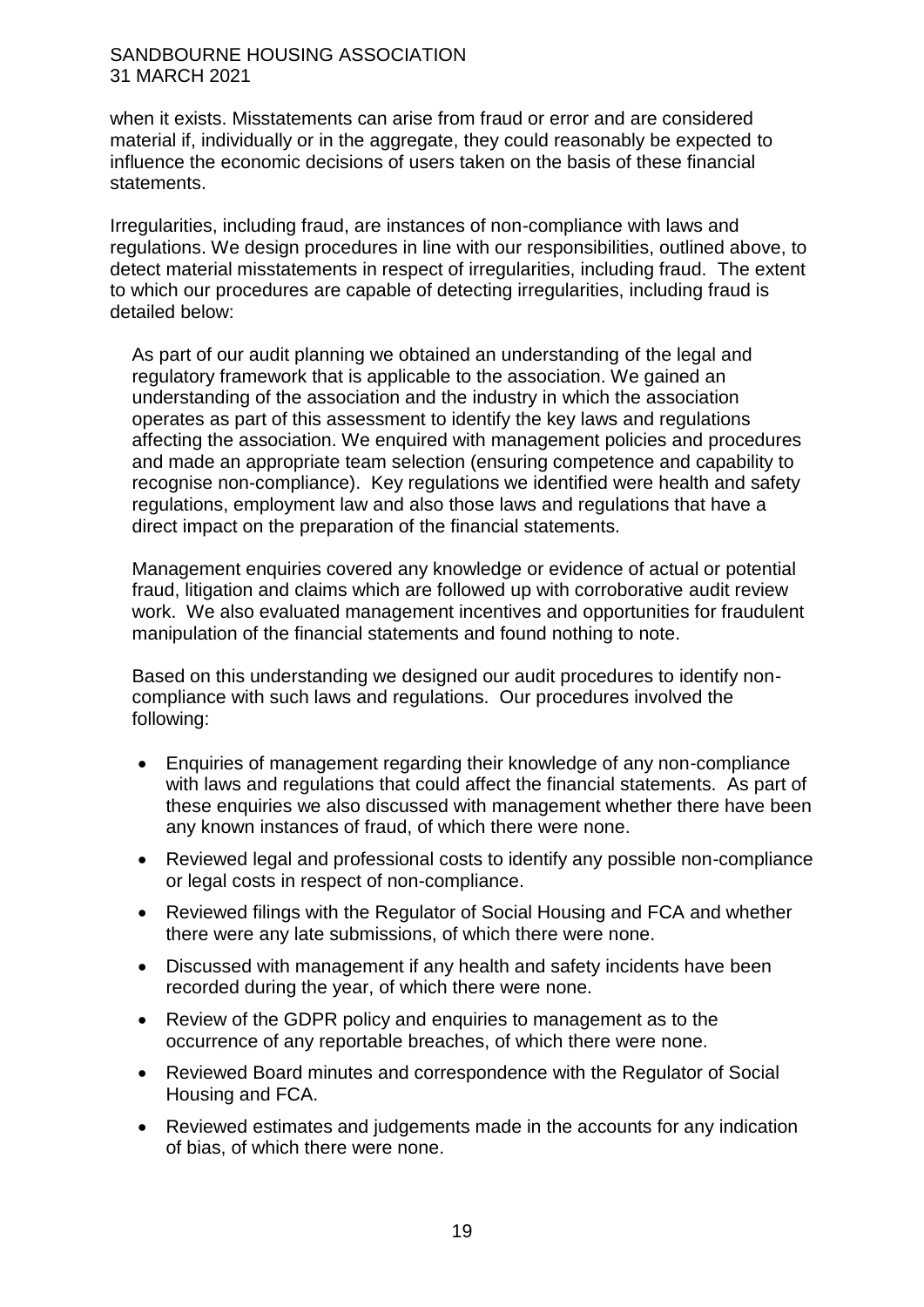Audited the risk of management override of controls, including through testing journal entries and other adjustments for appropriateness, and evaluating the business rationale of significant transactions outside the normal course of business.

Because of the inherent limitations of an audit, there is a risk that we will not detect all irregularities, including those leading to a material misstatement in the financial statements or non-compliance with regulation. This risk increases the more that compliance with a law or regulation is removed from the events and transactions reflected in the financial statements, as we will be less likely to become aware of instances of non-compliance. The risk is also greater regarding irregularities occurring due to fraud rather than error, as fraud involves intentional concealment, forgery, collusion, omission or misrepresentation.

A further description of our responsibilities is available on the Financial Reporting Council's website at: [https://www.frc.org.uk/Our-Work/Audit/Audit-and](https://www.frc.org.uk/Our-Work/Audit/Audit-and-assurance/Standards-and-guidance/Standards-and-guidance-for-auditors/Auditors-responsibilities-for-audit/Description-of-auditors-responsibilities-for-audit.aspx)[assurance/Standards-and-guidance/Standards-and-guidance-for-auditors/Auditors](https://www.frc.org.uk/Our-Work/Audit/Audit-and-assurance/Standards-and-guidance/Standards-and-guidance-for-auditors/Auditors-responsibilities-for-audit/Description-of-auditors-responsibilities-for-audit.aspx)[responsibilities-for-audit/Description-of-auditors-responsibilities-for-audit.aspx.](https://www.frc.org.uk/Our-Work/Audit/Audit-and-assurance/Standards-and-guidance/Standards-and-guidance-for-auditors/Auditors-responsibilities-for-audit/Description-of-auditors-responsibilities-for-audit.aspx) This description forms part of our auditor's report.

# **Use of our report**

This report is made solely to the association's members, as a body, in accordance with section 87 of the Co-operative and Community Benefit Societies Act 2014. Our audit work has been undertaken so that we might state to the association's members those matters we are required to state to them in an auditor's report and for no other purpose. To the fullest extent permitted by law, we do not accept or assume responsibility to anyone other than the association and the association's members as a body, for our audit work, for this report, or for the opinions we have formed.

# *Signed by Mark Johns*

Mark Johns FCA ACCA (Senior Statutory Auditor) PKF Francis Clark Towngate House 2-8 Parkstone Road Poole BH15 2PW

Date: 13 August 2021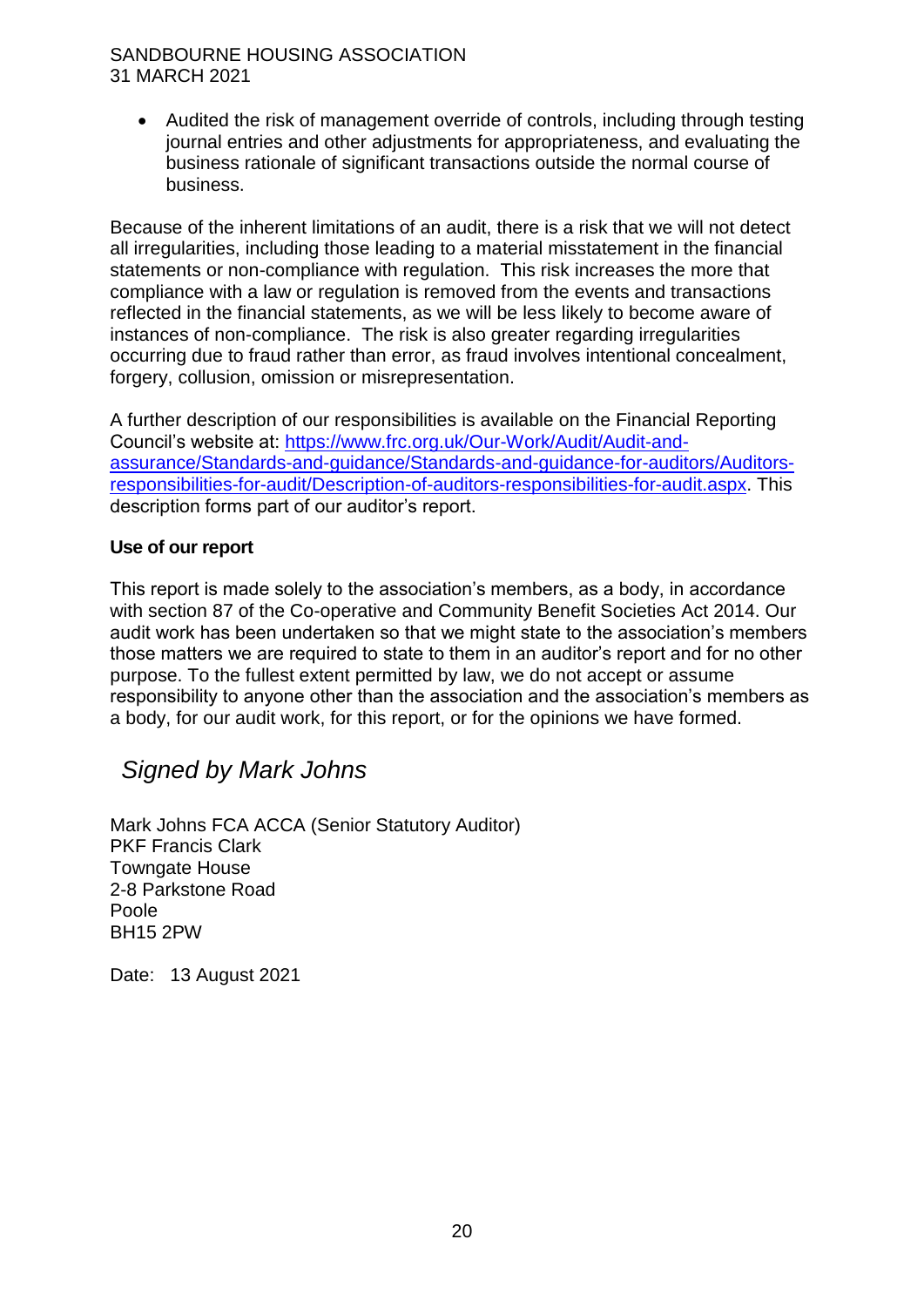# STATEMENT OF COMPREHENSIVE INCOME FOR THE YEAR ENDED 31 MARCH 2021

|                                              | <b>Notes</b> | 2021<br>£                | 2020<br>£                |
|----------------------------------------------|--------------|--------------------------|--------------------------|
| Turnover<br><b>Operating costs</b>           | 2            | 2,665,258<br>(2,046,624) | 2,668,254<br>(1,949,090) |
| Operating surplus                            |              | 618,634                  | 719,164                  |
| Gain on disposal of tangible<br>fixed assets | 4            |                          | 39,903                   |
| Interest receivable and similar<br>income    |              | 40,293                   | 54,179                   |
| Interest payable and similar<br>charges      |              | (404,583)                | (417, 373)               |
| Surplus for the period                       |              | 254,344                  | 395,873                  |
|                                              |              |                          |                          |

On behalf of the Board

Elizabeth Lees (Chair)

# *Signed by E Lees*

Paul Frith (Chair of Audit, Finance and Risk Committee)

*Signed by P Frith*

Fiona Ferenczy (Company Secretary)

*Signed by Fiona Ferenczy*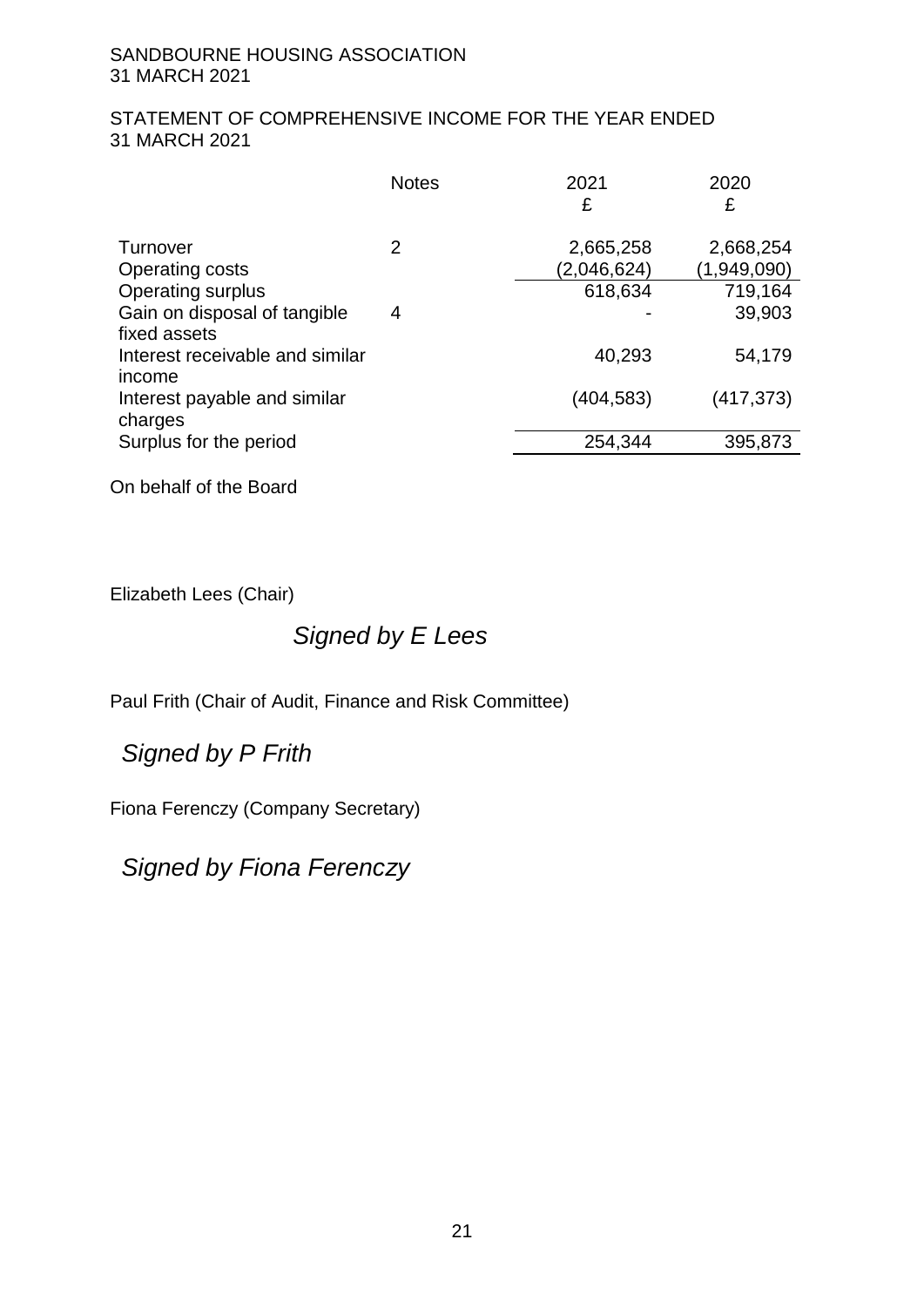# STATEMENT OF FINANCIAL POSITION AS AT 31 MARCH 2021

|                                                            | <b>Notes</b> | 2021       | 2020                          |
|------------------------------------------------------------|--------------|------------|-------------------------------|
|                                                            |              | £          | £                             |
| <b>Fixed Assets</b>                                        |              |            |                               |
| <b>Housing properties</b>                                  | 8            | 27,681,705 | 27,638,705                    |
| Other tangible fixed assets                                | 9            | 47,606     | 53,855                        |
|                                                            |              | 27,729,311 | 27,692,560                    |
| <b>Current assets</b>                                      |              |            |                               |
| <b>Debtors</b>                                             | 10           | 142,044    | 140,568                       |
| Cash at bank and in hand                                   |              | 2,670,661  | 1,822,964                     |
|                                                            |              | 2,812,705  | 1,963,532                     |
| Creditors: amounts falling due within one<br>year          | 11           | (558, 361) | (524, 454)                    |
| Net current assets                                         |              | 2,254,344  | 1,439,078                     |
| Total assets less current liabilities                      |              |            | 29,983,655 29,131,638         |
| Creditors: amounts falling due after more<br>than one year | 12           |            | $(15,329,449)$ $(14,731,777)$ |
| Total net assets                                           |              | 14,654,206 | 14,399,861                    |
| <b>Reserves</b>                                            |              |            |                               |
| Called up share capital                                    | 14           | 29         | 28                            |
| Income and expenditure reserve                             |              | 14,002,211 | 13,747,867                    |
| Designated reserves                                        |              | 651,966    | 651,966                       |
| <b>Total reserves</b>                                      |              | 14,654,206 | 14,399,861                    |

The financial statements were approved and authorised for issue by the Board on

Signed on behalf of the Board

*28 July 2021*

# *Signed by E Lees*

Elizabeth Lees (Chair)

# *Signed by P Frith*

Paul Frith (Chair of Audit, Finance and Risk Committee)

Fiona Ferenczy (Company Secretary)

*Signed by Fiona Ferenczy*

The notes on pages 25 to 35 form part of these accounts.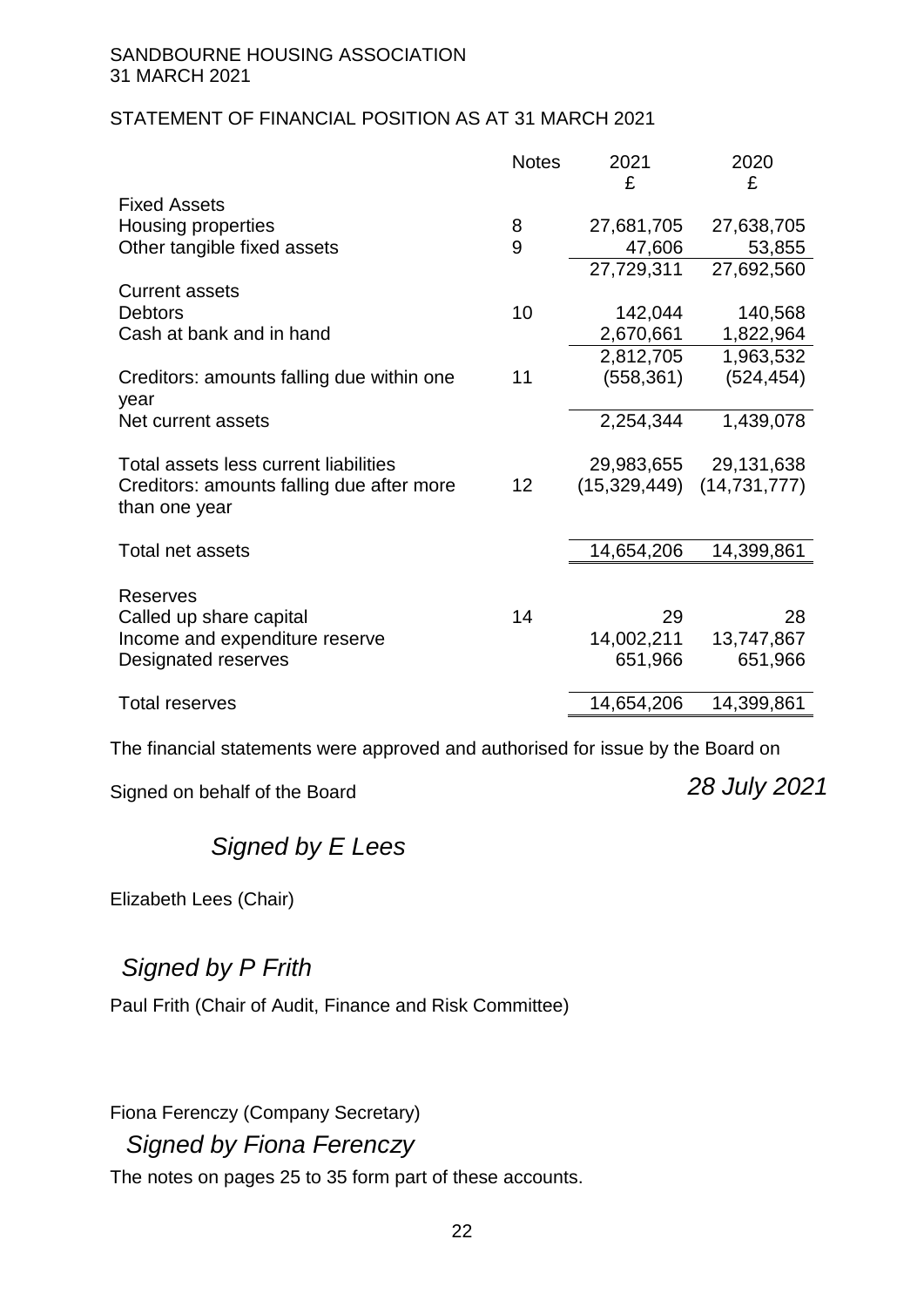# STATEMENT OF CHANGES IN EQUITY AND RESERVES FOR THE YEAR ENDED 31 MARCH 2021

|                                   | Called up<br>share<br>capital<br>£ | Income and<br>expenditure<br>reserve<br>£ | Designated<br>reserves<br>£ | Total<br>£ |
|-----------------------------------|------------------------------------|-------------------------------------------|-----------------------------|------------|
| At 1 April 2020 as<br>restated    | 28                                 | 13,747,867                                | 651,966                     | 14,399,861 |
| Surplus/(deficit) for<br>the year |                                    | 254,344                                   |                             | 254,344    |
| Transfers in the year             |                                    |                                           |                             |            |
| Share capital                     | 4                                  |                                           |                             |            |
| issued/(cancelled)                |                                    |                                           |                             |            |
| At 31 March 2021                  | 29                                 | 14,002,211                                | 651,966                     | 14,654,206 |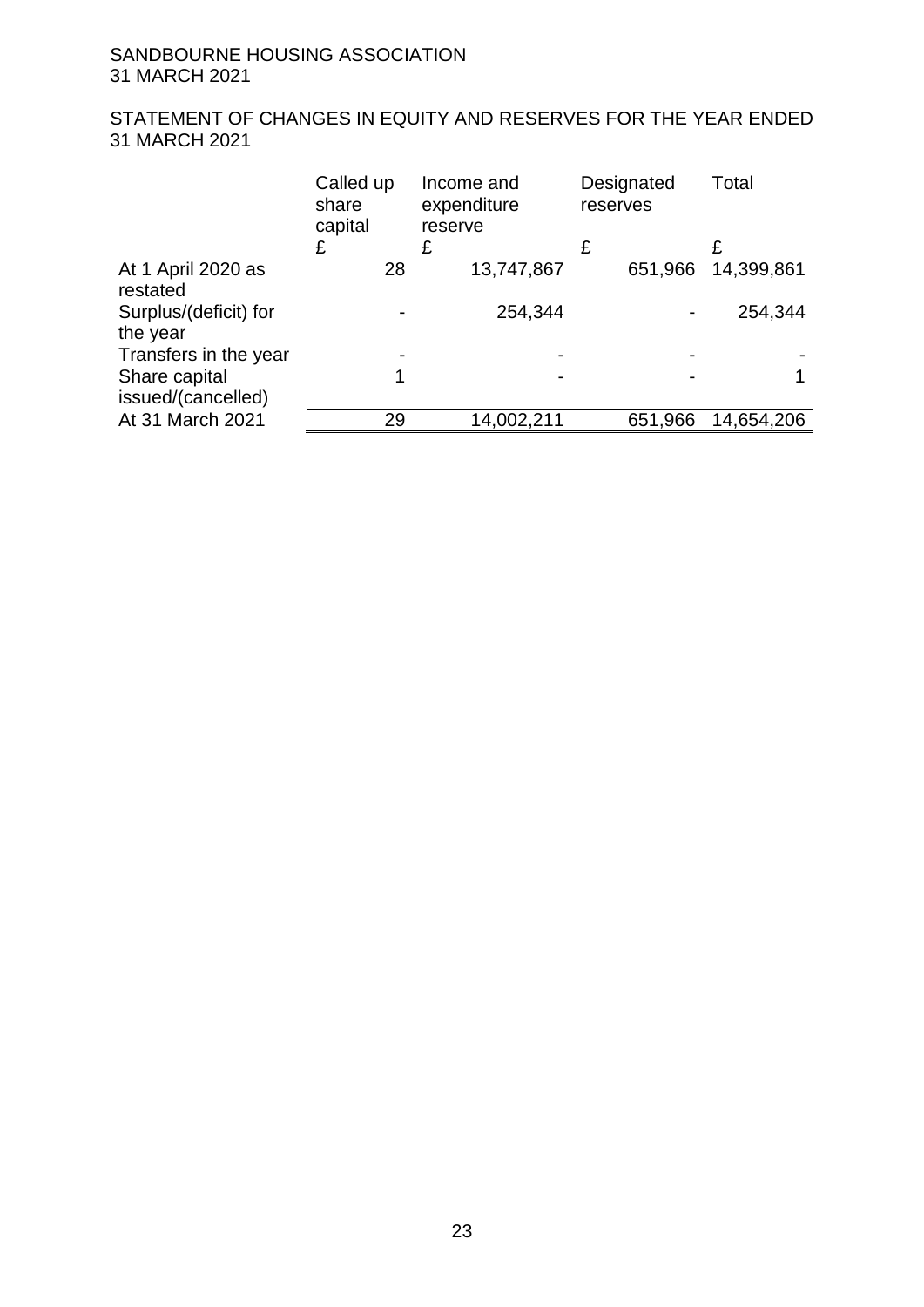# STATEMENT OF CASH FLOWS FOR THE YEAR ENDED 31 MARCH 2021

|                                                                                                                                                       | <b>Notes</b> | 2021<br>£                            | 2020<br>£                        |
|-------------------------------------------------------------------------------------------------------------------------------------------------------|--------------|--------------------------------------|----------------------------------|
| Cash flow from operating activities                                                                                                                   | 15           |                                      | 1,029,727 1,089,739              |
| Cash flow from investing activities<br>Payments to acquire tangible fixed assets<br>Receipts from sales of tangible fixed assets<br>Interest received | 4            | (490, 452)<br>40,293                 | (873, 318)<br>116,078<br>54,179  |
| Net cash flow from investing activities<br>Cash flow from financing activities                                                                        |              | (450, 159)                           | (703,061)                        |
| Proceeds from issue of shares<br>Repayment of long term loans<br>New loan drawn down<br>Repayment of finance lease liabilities                        | 13           | 1<br>(316,038)<br>990,000<br>(1,251) | 3<br>(302, 373)<br>(1, 145)      |
| Interest paid<br>Net cash flow from financing activities                                                                                              |              | (404,583)<br>268,129                 | (417, 373)<br>(720, 888)         |
| Net (decrease)/increase in cash and cash<br>equivalents                                                                                               |              | 847,697                              | (334, 210)                       |
| Cash and cash equivalents at 1 April 2020<br>Cash and cash equivalents at 31 March 2021                                                               |              | 2,670,661                            | 1,822,964 2,157,174<br>1,822,964 |
| Cash and cash equivalents consist of:                                                                                                                 |              |                                      |                                  |
| Cash at bank and in hand<br>Short term deposits                                                                                                       |              | 579,655<br>2,091,006                 | 735,781<br>1,087,183             |
| Cash and cash equivalents at 31 March 2021                                                                                                            |              | 2,670,661                            | 1,822,964                        |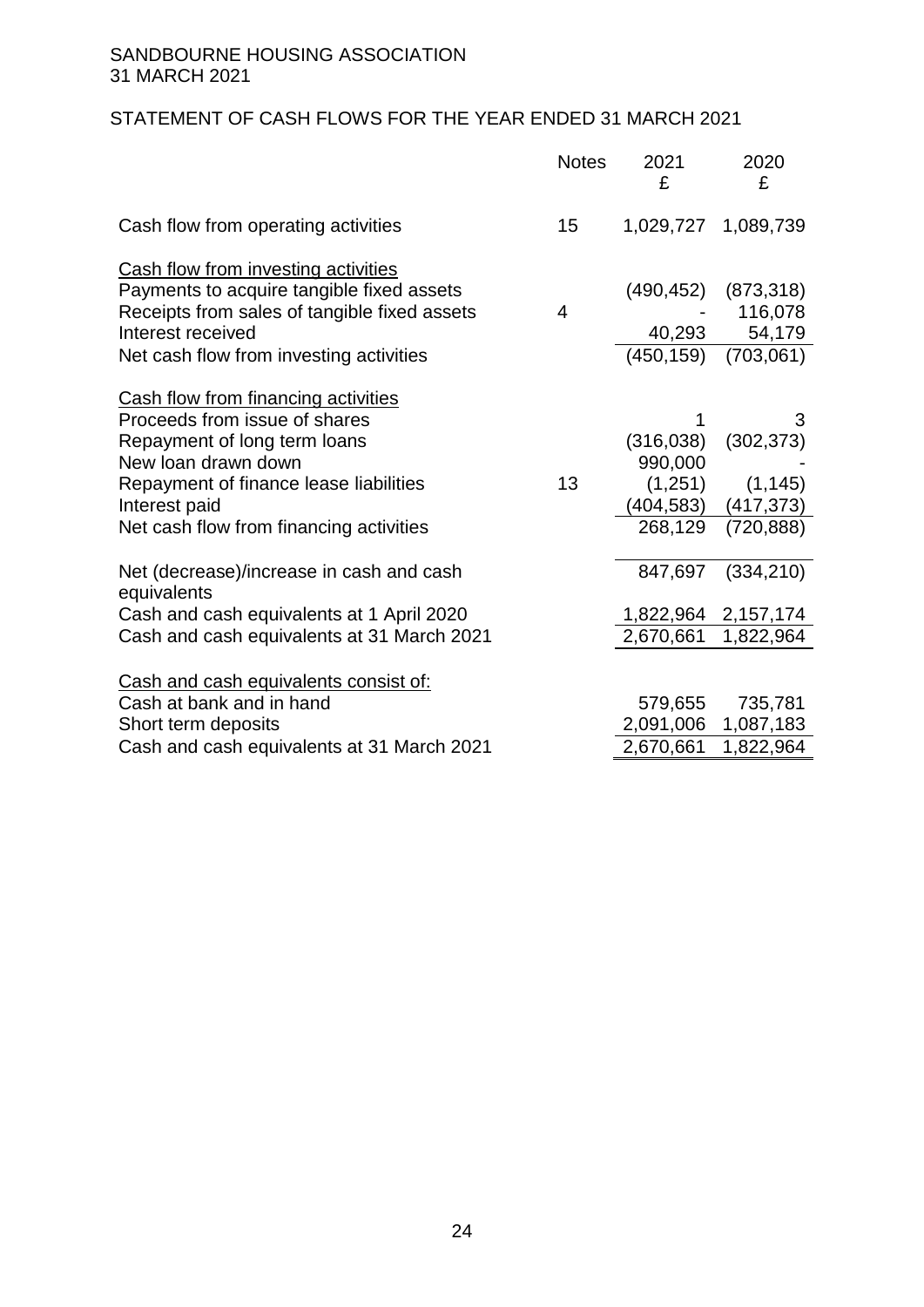# NOTES TO THE FINANCIAL STATEMENTS

### **1. Summary of significant accounting policies**

#### (a) General information and basis of preparation

Sandbourne Housing Association (the Association) is a not for profit organisation governed by a voluntary Board. The Association is a Community Benefit Society, an Exempt Charity and is registered with the Homes and Communities Agency.

The Association was formed of the merger of Bournemouth Housing Society for the Elderly and Broadway Park Housing Association Ltd in 2015, the acquisition of Ringwood and District Old People's Housing Society Ltd in 2016 and the acquisition of Bournemouth Ace Housing Association Ltd in 2018.

The principal activity of the Association is the provision of affordable housing in the Poole/Bournemouth conurbation, the town of Ringwood and the surrounding area.

The Association constitutes a public benefit entity as defined by FRS 102.

The financial statements have been prepared in accordance with applicable accounting standards including Financial Reporting Standard 102 "The Financial Reporting Standard Applicable in the UK and Republic of Ireland (FRS 102)", the Statement of Recommended Practice for Social Housing Providers 2014 and with the Accounting Direction for private registered providers of social housing in England 2015. The financial statements are also prepared under the requirements of the Housing and Regeneration Act 2008 and the Co-operative and Community Benefit Societies Act 2014. The financial statements have been prepared on a going concern basis under the historical cost convention, modified to include certain items at fair value. The financial statements are prepared in sterling, which is the functional currency of the Association.

The significant accounting policies applied in the preparation of these financial statements are set out below. These policies have been consistently applied to all years presented unless otherwise stated.

#### (b) Tangible fixed assets

Tangible fixed assets (including social housing properties) are stated at cost to the Association less accumulated depreciation. Cost includes costs directly attributable to making the asset capable of operating as intended, such as expenditure on improvements. Such expenditure will only be capitalised when it results in incremental future benefits such as increasing rental income, reducing maintenance costs or resulting in a significant extension of the useful life of the property.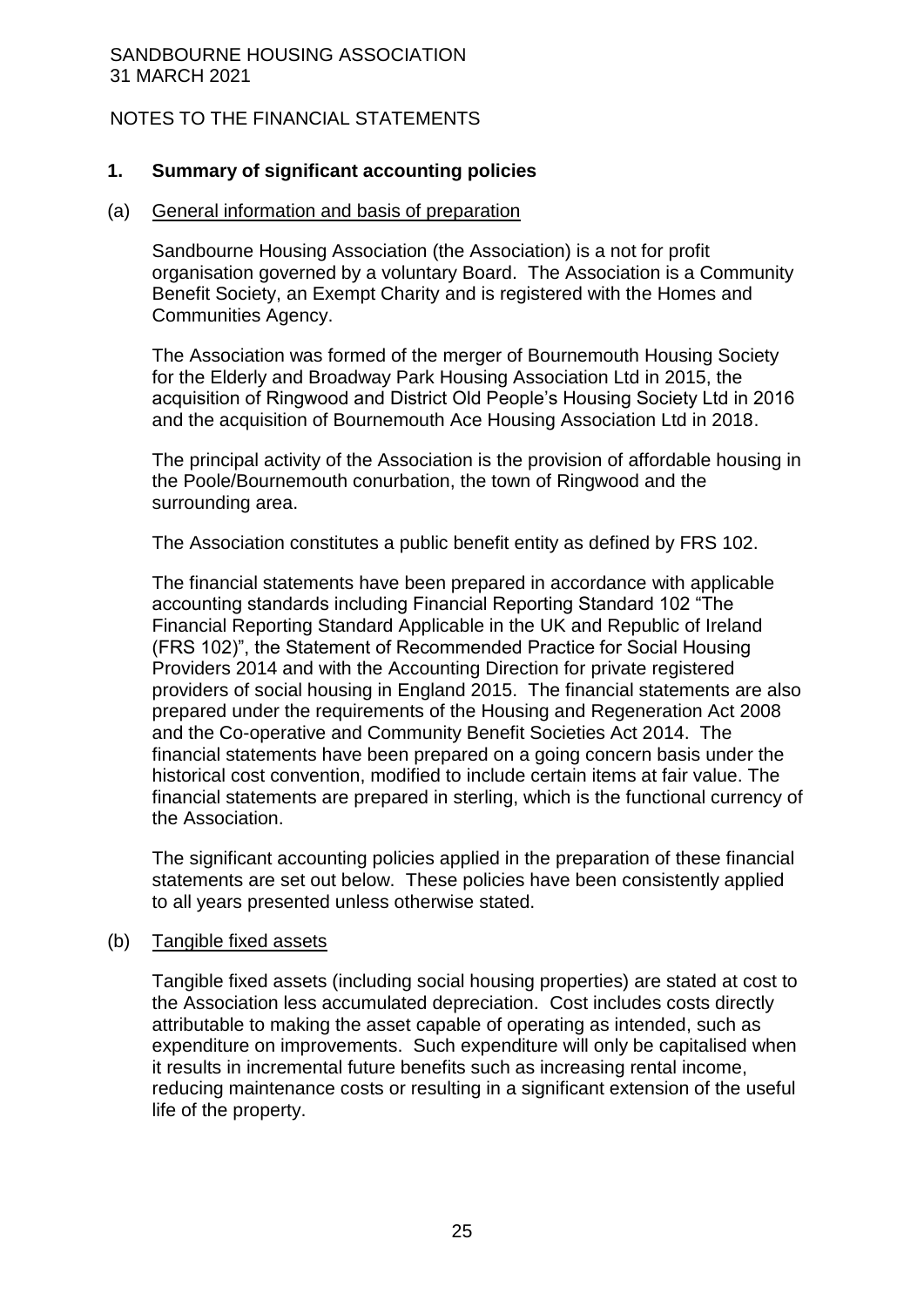Depreciation is provided on all tangible fixed assets (except land) at rates calculated to write off the cost, less any residual value, of each asset on a straight line basis over its expected useful life as follows:

| Land                                    | Not depreciated  |
|-----------------------------------------|------------------|
| Housing properties – structure          | 100 to 125 years |
| Housing properties – lifts              | 25 years         |
| Housing properties - kitchens           | 20 years         |
| Housing properties – bathrooms          | 30 years         |
| Housing properties – roofs              | 50 to 60 years   |
| Housing properties – boilers            | 10 years         |
| Housing properties – windows and doors  | 30 years         |
| Fixtures and fittings in communal areas | 10 years         |
| Office furniture and equipment          | 5 years          |
| Solar panels                            | 25 years         |

Housing properties under construction are not depreciated until they are in use.

The useful economic lives of all tangible fixed assets are reviewed annually.

#### (c) Debtors and creditors receivable/payable within one year

Debtors and creditors with no stated interest rate and receivable or payable within one year are recorded at transaction price. Any losses arising from impairment are recognised in the Statement of Comprehensive Income in other administrative expenses.

#### (d) Investments

Cash investments are recognised at fair value.

#### (e) Loans and borrowings

Loans and borrowings are initially recognised at the transaction price including transaction costs. Subsequently, they are measured at amortised cost using the effective interest rate method, less impairment. If an arrangement constitutes a financing transaction it is measured at present value.

#### (f) Impairment

Assets not measured at fair value are reviewed for any indication that the asset may be impaired at each balance sheet date. The level at which an impairment is assessed is either on a block basis (for those properties owned in blocks) or on an individual basis (for those properties owned individually). The key indicators considered for impairment are frequency of tenancy change and length of void periods for each cash generating unit.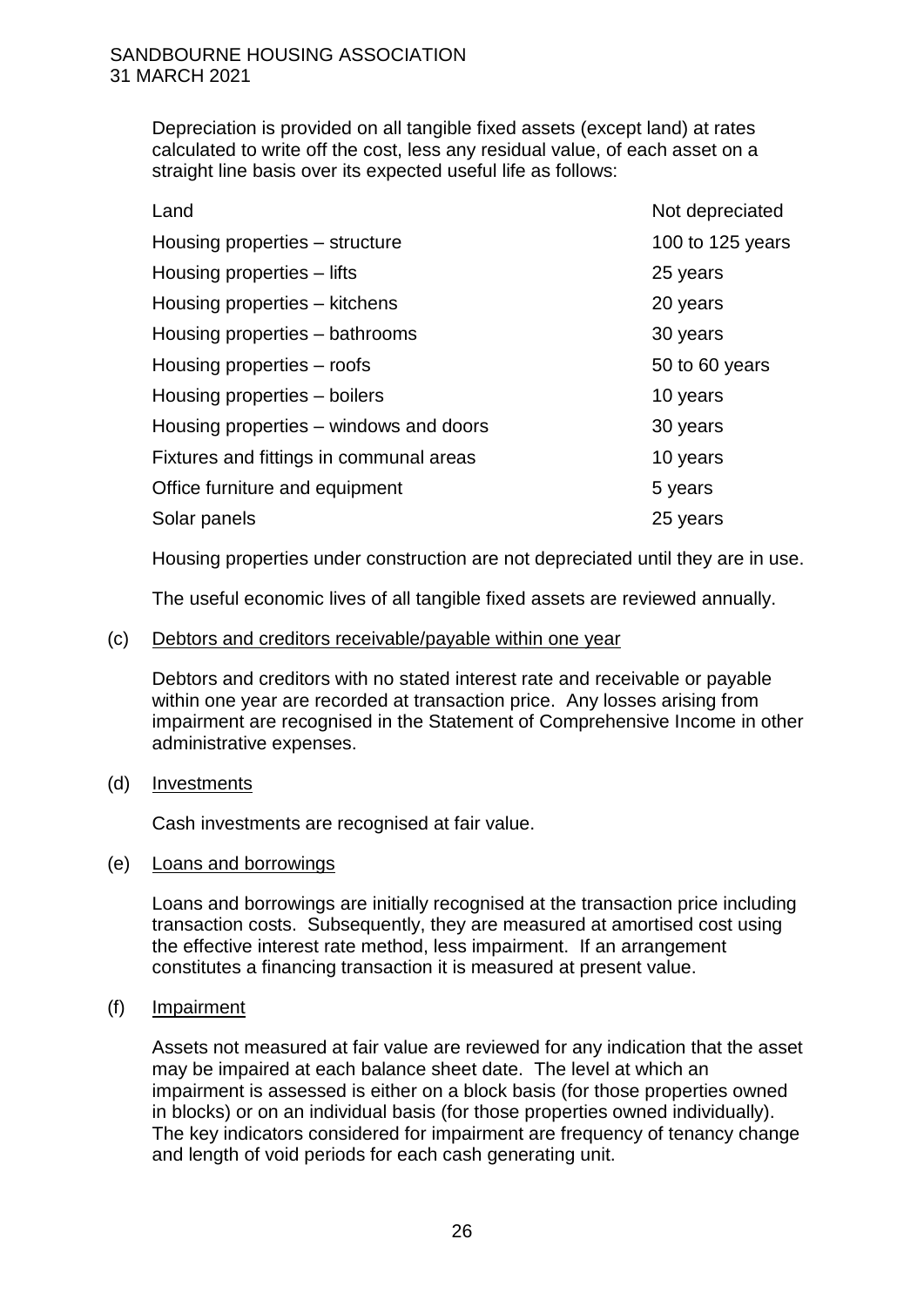If an indication of impairment is identified the carrying value of the property or group of properties will be reduced to the estimated recoverable amount. The associated impairment write down amount will be recognised in expenditure through the Statement of Comprehensive Income.

# (g) Leases

Assets acquired under finance leases are capitalised and depreciated over the shorter of the lease term and the expected useful life of the asset. Minimum lease payments are apportioned between the finance charge and the reduction of the outstanding lease liability using the effective interest rate method. The related obligations, net of future finance charges, are included in creditors.

Rentals payable and receivable under operating leases are charged to the Statement of Comprehensive Income on a straight line basis over the period of the lease.

(h) VAT

The Association is not VAT-registered, so all expenditure is shown inclusive of VAT.

(i) Turnover and other income

Turnover is measured at the fair value of the consideration received or receivable in the period. The policies adopted for the recognition of turnover and other income are as follows:

- Turnover represents rental and service charge income receivable in the year (net of rental and service charge losses from void properties) and any revenue grants received or receivable.
- Other income is made up predominantly of interest received or receivable on cash investments.
- (j) Sale of fixed assets

The disposal of any assets held as fixed assets will be accounted for through the Statement of Comprehensive Income in the period in which the disposal takes place. Where the surplus or loss on disposal of such assets is material to the accounts, the net amount will be shown on the face of the Statement of Comprehensive Income, with further details set out in the notes to the financial statements. Otherwise, any surplus or loss will be included in Operating Costs.

Proceeds from the first tranche disposals of shared ownership properties are included in Turnover in the period in which the disposal occurred and the costs of sale are included in Operating Costs. Proceeds from the sale of subsequent tranches are treated as disposals of fixed assets.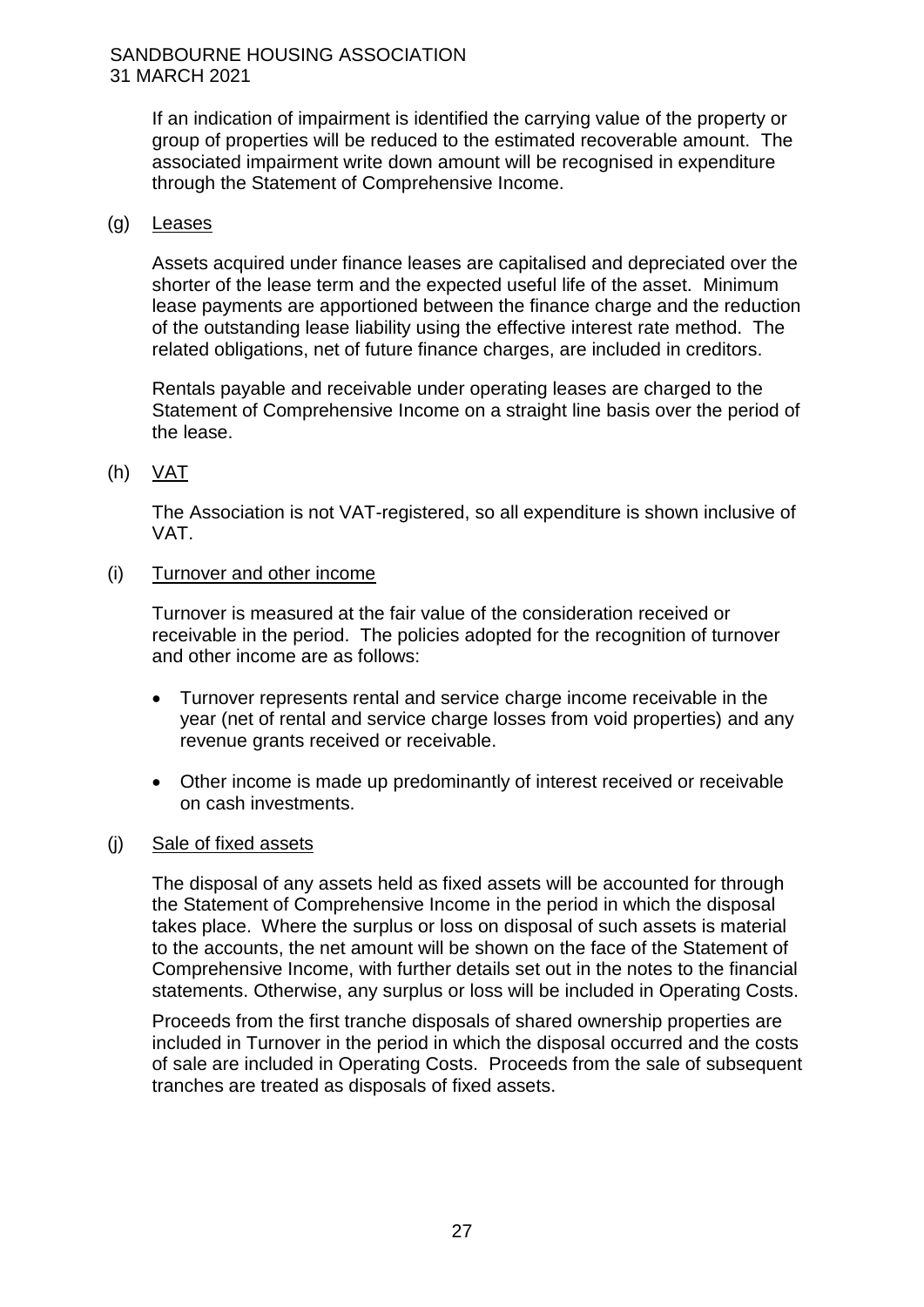#### (k) Government grants

Government grants have been received from Homes England and from local authorities in respect of many of the Association's housing properties. These grants are recognised at the fair value of the asset received. The assets are accounted for using the cost model and the grant is accounted for using the accruals model. The difference between the fair value of the asset and the consideration is recognised as a liability and amortised over the useful economic life of the asset. This amortisation is recognised within Turnover.

#### (l) Employee benefits - Pensions

The Association operates a defined contribution pension plan for the benefit of its employees. Contributions are expensed as they become payable.

#### (m) Reserves

The Association has three reserves – an Income and Expenditure Reserve, a Major Repairs Reserve and a Cyclical Repairs Reserve. The Cyclical Reserve is restricted to funding cyclical repairs for the leasehold properties which contribute to it. Neither of the other two reserves is restricted.

#### (n) Merger and Acquisitions

Where Sandbourne joins with another entity of similar size and nature on a voluntary basis, the amalgamation will be accounted for as a merger. The financial statements will be presented as if the two entities had always been one.

Where Sandbourne joins with another entity that is significantly smaller or different in nature, the amalgamation will be accounted for as an acquisition. The assets, liabilities and reserves of the acquired entity will be brought into the Sandbourne financial statements at their fair value on the date of the acquisition. If the amount paid to acquire the entity is greater than the fair value of the net assets and liabilities, the excess will be treated as goodwill and written off over its expected useful life. If the amount paid to acquire the entity is less than the fair value of the net assets and liabilities, the difference will be treated as income in the year of acquisition and accounted for through the Statement of Comprehensive Income.

#### (o) Judgements and key sources of estimation uncertainty

The following judgements have been made in the process of applying the above accounting policies that have had a significant effect on the amounts recognised in the financial statements:

 The carrying value of all Sandbourne's housing properties is reviewed for potential impairment on an annual basis. The Board have taken the view that each individual property is a cash generating unit in its own right and that any adjustment for impairment of valuation should be made accordingly. The value of each property to Sandbourne is primarily based on its ability to generate rental income. Thus, the impairment review focuses on void times and void losses for each property over the previous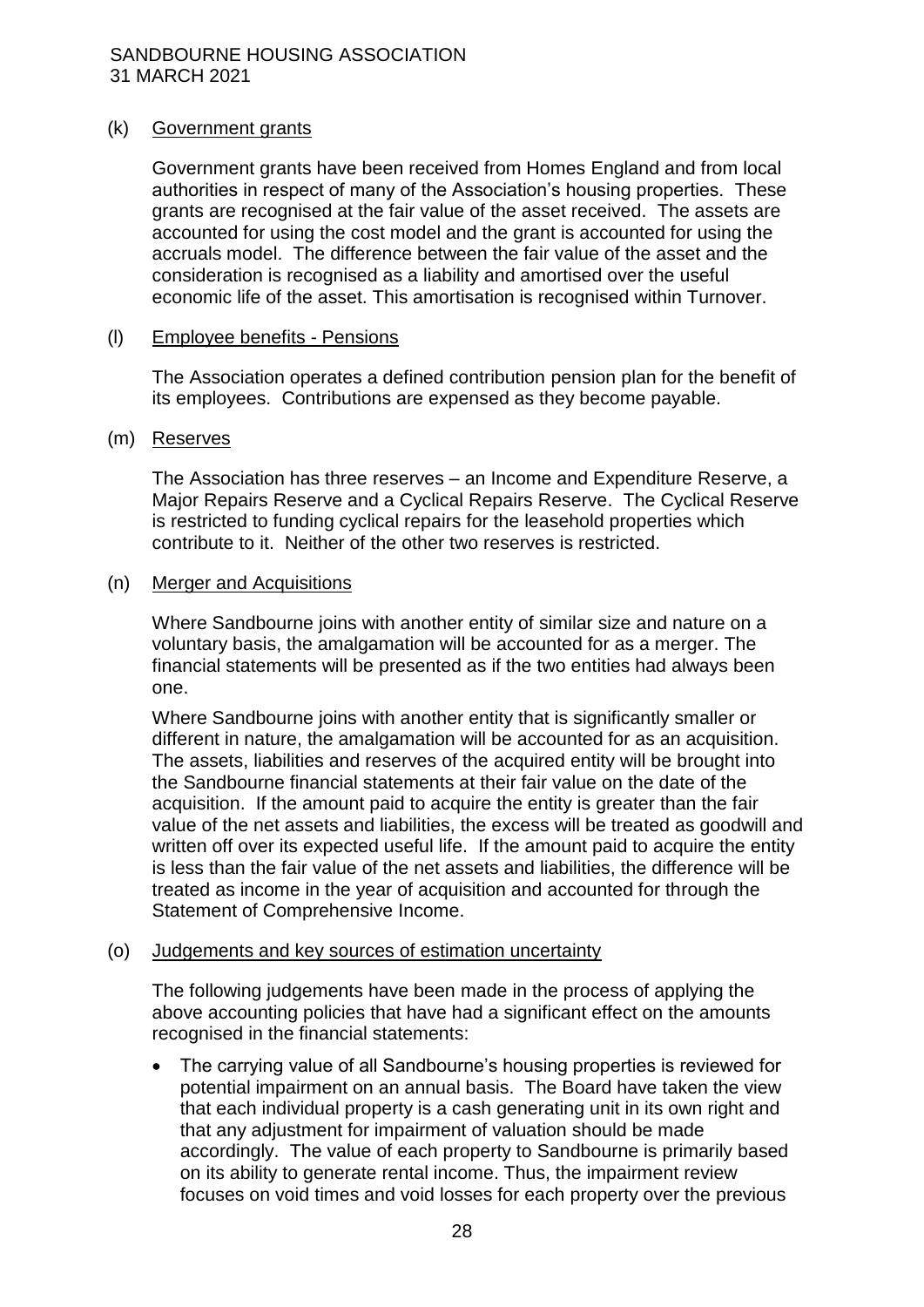year. In the judgement of the Board, there has been no impairment of the value of Sandbourne's housing properties in the year to 31 March 2021 or in the period up to the signing of these accounts.

- Each of the material leases entered into by Sandbourne were assessed and categorised as either finance or operating leases. In the judgement of the Board, the terms of one lease had transferred most of the risks and rewards of ownership to Sandbourne, making it a finance lease. In this case the asset leased has been included in the balance sheet as a fixed asset and a corresponding loan has been included in creditors. In all other cases the Board considered that most of the risks and rewards of ownership had not been transferred to Sandbourne and only the annual cost of leasing those assets has been included in these accounts.
- The Board has reviewed the impact of the Covid-19 pandemic on the Association and its business up to the date of the signing of these accounts and does not consider it to have been material. Thus, there has been no adjustment to these accounts relating to the impact of the pandemic.

The following key sources of estimation have been applied to these financial statements:

- The carrying value of all fixed assets except for land (net of their estimated residual values) are depreciated over their estimated useful lives. These estimated useful lives and the estimated residual values of assets are reviewed regularly based on internal information and sector averages.
- The financial statements contain reserves for major and cyclical repairs. These are regularly reviewed for their completeness based on known levels of replacements and renewals of such assets.
- The carrying value of rental debts is reviewed on an annual basis to ensure that all debts are collectable. These accounts include an estimated provision against those rental debts which are deemed to be doubtful.

#### **2. Social housing turnover and costs**

|                                                  | 2021        | 2020        |
|--------------------------------------------------|-------------|-------------|
|                                                  | £           | £           |
| Rent receivable                                  | 2,149,757   | 2,131,075   |
| Service charges receivable                       | 447,100     | 475,274     |
| Support income                                   | 32,303      | 35,170      |
| Less: Void losses                                | (22, 725)   | (27,566)    |
|                                                  | 2,606,435   | 2,613,953   |
| Add: Amortised government grants                 | 58,823      | 54,301      |
| Net income from social housing activity          | 2,665,258   | 2,668,254   |
| Less: Social housing activity expenditure        | (2,046,624) | (1,949,090) |
| Operating surplus from social housing activities | 618,634     | 719,164     |
|                                                  |             |             |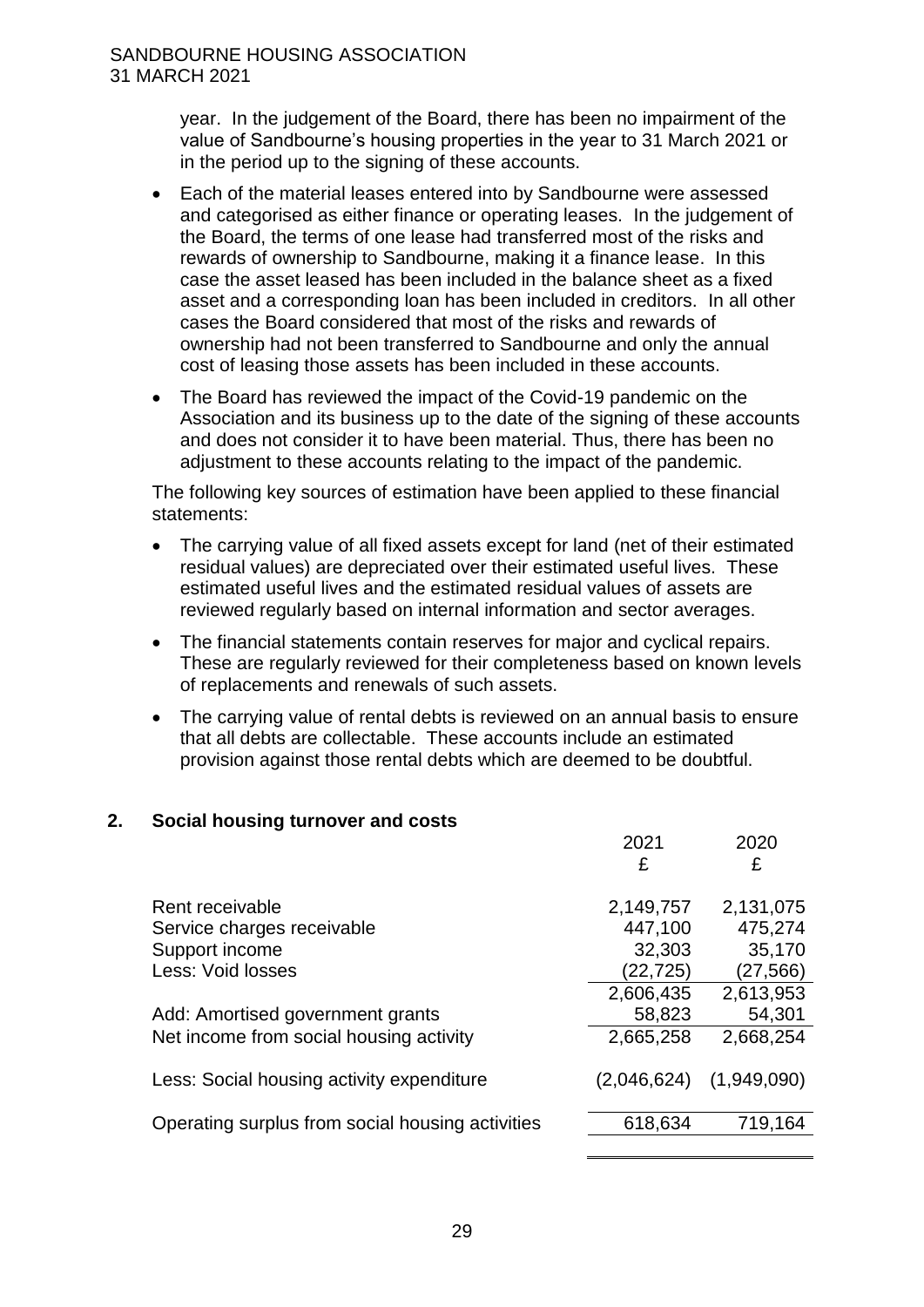# **3. Accommodation owned and managed**

|                                             | Number of units at<br>31 March 2021 | Number of units at<br>1 April 2020 |
|---------------------------------------------|-------------------------------------|------------------------------------|
| Completed units:                            |                                     |                                    |
| General needs housing let at social<br>rent | 156                                 | 156                                |
| Housing for older people                    | 266                                 | 266                                |
| Low cost home ownership                     | 21                                  | 21                                 |
| Leasehold property                          | 37                                  | 37                                 |
|                                             | 480                                 | 480                                |
| Units in development                        |                                     |                                    |
|                                             | 480                                 |                                    |

#### **4. Disposals of housing properties held as tangible fixed assets**

|    |                                                                         | 2021   | 2020     |
|----|-------------------------------------------------------------------------|--------|----------|
|    |                                                                         | £      | £        |
|    | Proceeds from the disposal of housing properties                        |        | 117,500  |
|    | Less: Carrying value of housing properties                              |        | (76,175) |
|    |                                                                         |        | 41,325   |
|    | Less: Other disposal costs                                              |        | (1,422)  |
|    | Surplus on disposal of property                                         |        | 39,903   |
| 5. | Surplus on ordinary activities is stated after<br>charging/(crediting): |        |          |
|    |                                                                         | 2021   | 2020     |
|    |                                                                         | £      | £        |
|    | Auditor's remuneration (including expenses) for audit                   | 10,750 | 10,500   |
|    | Auditor's remuneration (including expenses) for non-audit               | 2,909  | 2,400    |
|    | Operating lease rentals                                                 | 51,493 | 51,848   |

#### **6. Board and key management personnel remuneration**

No Board member received any remuneration in the year (2020: £nil). Expenses totalling £83 (2020: £276) were paid to Board members in the year.

The total remuneration for key management personnel in the year amounted to £155,296 (2020: £167,489).

The highest paid member of the management team received remuneration of £87,926 (2020: £85,030) excluding pension contributions.

The Association makes pension contributions on behalf of the Chief Executive into a defined contribution personal pension scheme. The Chief Executive is an ordinary member of this scheme and no special or enhanced terms apply. During the year to 31 March 2021 Sandbourne made contributions of £4,893 (2020: £4,723) into the scheme.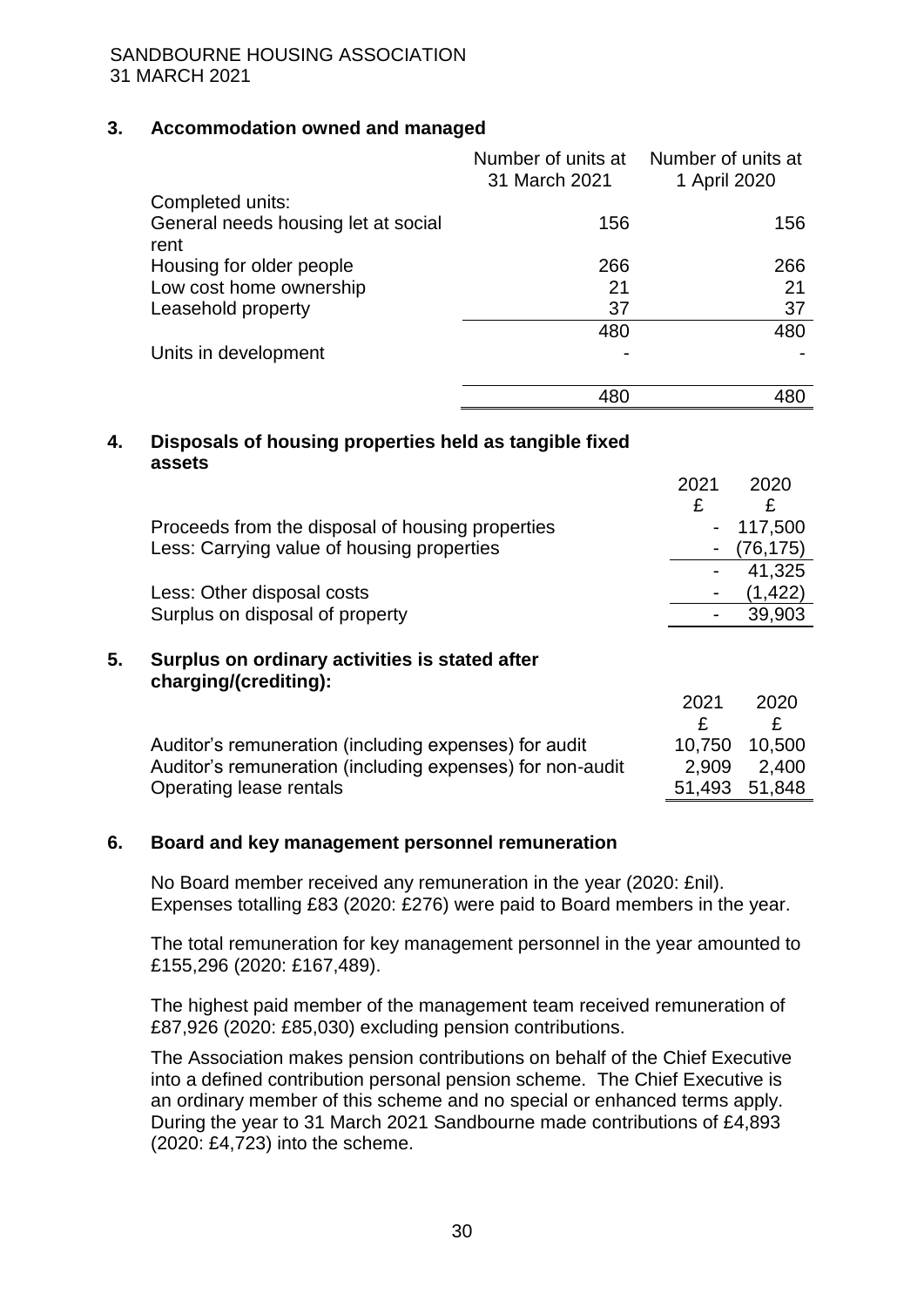# **7. Staff costs**

The average number of employees, including members of the executive team, calculated on a full time equivalent of 35 hours per week, was 9 employees (2020: 9 employees).

The number of employees who received more than £60,000 as their employee package (excluding pension costs) are as follows:

|                    | 2021                     | 2020                     |
|--------------------|--------------------------|--------------------------|
|                    | Number                   | Number                   |
| £60,001 to £70,000 | $\overline{\phantom{0}}$ | $\overline{\phantom{0}}$ |
| £70,001 to £80,000 |                          |                          |

# **8. Tangible fixed assets – housing properties**

|                              | $60+$<br><b>Properties</b> | $18 +$<br>Properties | Shared<br>Ownership | Under<br>Construction | Total      |
|------------------------------|----------------------------|----------------------|---------------------|-----------------------|------------|
|                              |                            |                      | Properties          |                       |            |
|                              | £                          | £                    | £                   | £                     | £          |
| <b>COST</b><br>At 1 Apr 2020 | 19,656,289                 | 12,673,749           | 646,601             | 49,474                | 33,026,113 |
| <b>Additions</b>             | 324,373                    | 137,680              |                     | 20,928                | 482,981    |
| Acquisition                  |                            |                      |                     |                       |            |
| <b>Disposals</b>             | (8, 752)                   | (34, 649)            |                     | (11, 116)             | (54, 517)  |
| <b>Transfers</b>             |                            |                      |                     |                       |            |
|                              |                            |                      |                     |                       |            |
| At 31 Mar 2021               | 19,971,910                 | 12,776,780           | 646,601             | 59,286                | 33,454,577 |
|                              |                            |                      |                     |                       |            |
| <b>DEPRECIATION</b>          |                            |                      |                     |                       |            |
| At 1 Apr 2020                | 3,480,306                  | 1,800,516            | 106,586             |                       | 5,387,408  |
| Charge for year              | 278,991                    | 138,860              | 3,870               |                       | 421,721    |
| <b>Disposals</b>             | (7, 424)                   | (28, 833)            |                     |                       | (36, 257)  |
|                              |                            |                      |                     |                       |            |
| At 31 Mar 2021               | 3,751,873                  | 1,910,543            | 110,456             |                       | 5,772,872  |
| <b>NET BOOK</b>              |                            |                      |                     |                       |            |
| <b>VALUE</b>                 |                            |                      |                     |                       |            |
| At 31 Mar 2021               | 16,220,037                 | 10,866,237           | 536,145             | 59,286                | 27,681,705 |
|                              |                            |                      |                     |                       |            |
| At 31 Mar 2020               | 16,175,983                 | 10,873,233           | 540,015             | 49,474                | 27,638,705 |

The income, costs and surplus relating to the shared ownership and leasehold properties amount to £110,058 (2020: £109,586), £57,472 (2020: £65,440) and £52,586 (2020: £44,146) respectively.

Total accumulated impairments of £0 are recognised in the opening position.

Social housing properties with a net book value of £19,797,948 (2020: £19,829,498) have been pledged as security for liabilities of the Association. These assets have restricted title.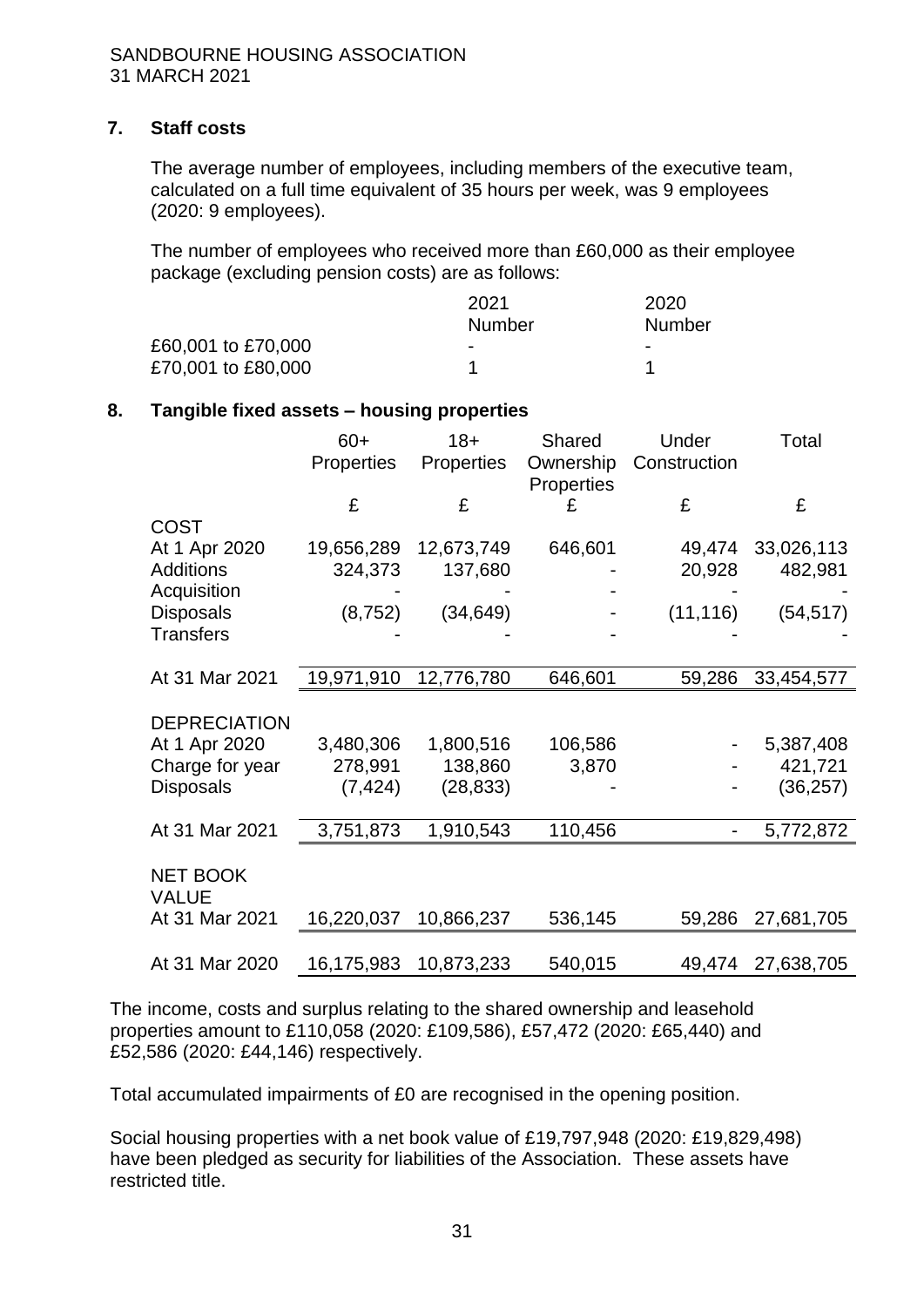# **9. Tangible fixed assets – other**

|                       | Office furniture and<br>equipment<br>£ | Equipment in<br>communal lounges<br>£ | Total<br>£   |
|-----------------------|----------------------------------------|---------------------------------------|--------------|
| <b>COST</b>           |                                        |                                       |              |
| At 1 Apr 2020         | 140,921                                | 131,243                               | 272,164      |
| <b>Additions</b>      | 6,183                                  | 1,288                                 | 7,471        |
| <b>Disposals</b>      | (5, 162)                               |                                       | (5, 162)     |
| At 31 Mar 2021        | 141,942                                | 132,531                               | 274,473      |
|                       |                                        |                                       |              |
| <b>DEPRECIATION</b>   |                                        |                                       |              |
| At 1 Apr 2020         | 108,408                                | 109,901                               | 218,309      |
| Charge for year       | 9,378                                  |                                       | 4,205 13,583 |
| Eliminated on         | (5,025)                                |                                       | (5,025)      |
| disposals             |                                        |                                       |              |
| At 31 Mar 2021        | 112,761                                | 114,106                               | 226,867      |
|                       |                                        |                                       |              |
| <b>NET BOOK VALUE</b> |                                        |                                       |              |
| At 31 Mar 2021        | 29,181                                 | 18,425                                | 47,606       |
|                       |                                        |                                       |              |
| At 31 Mar 2020        | 32,513                                 | 21,342                                | 53,855       |

Included in the above assets is one hire purchase asset. The net book value of this asset is as follows:

| Cost                                                   | 5.994   |
|--------------------------------------------------------|---------|
| Accumulated depreciation                               | (4,196) |
| Net book value of hire purchase asset at 31 March 2021 | 1,798   |
|                                                        |         |
| Net book value of hire purchase asset at 31 March 2020 | 2.997   |

#### **10. Debtors**

|                                                   | 2021<br>£ | 2020<br>£ |
|---------------------------------------------------|-----------|-----------|
| Trade debtors (gross social housing rent arrears) | 46,493    | 47,693    |
| Less: Provision for doubtful debts                | (12, 326) | (8,679)   |
|                                                   | 34,167    | 39,014    |
| Other debtors                                     | 39,923    | 40,560    |
| Prepayments and accrued income                    | 67,954    | 60,994    |
|                                                   |           |           |
|                                                   | 142.044   | 140,568   |
|                                                   |           |           |

Gross social housing rent arrears includes £0 (2020: £0) to reflect the net present value element adjustment where a repayment schedule is in place.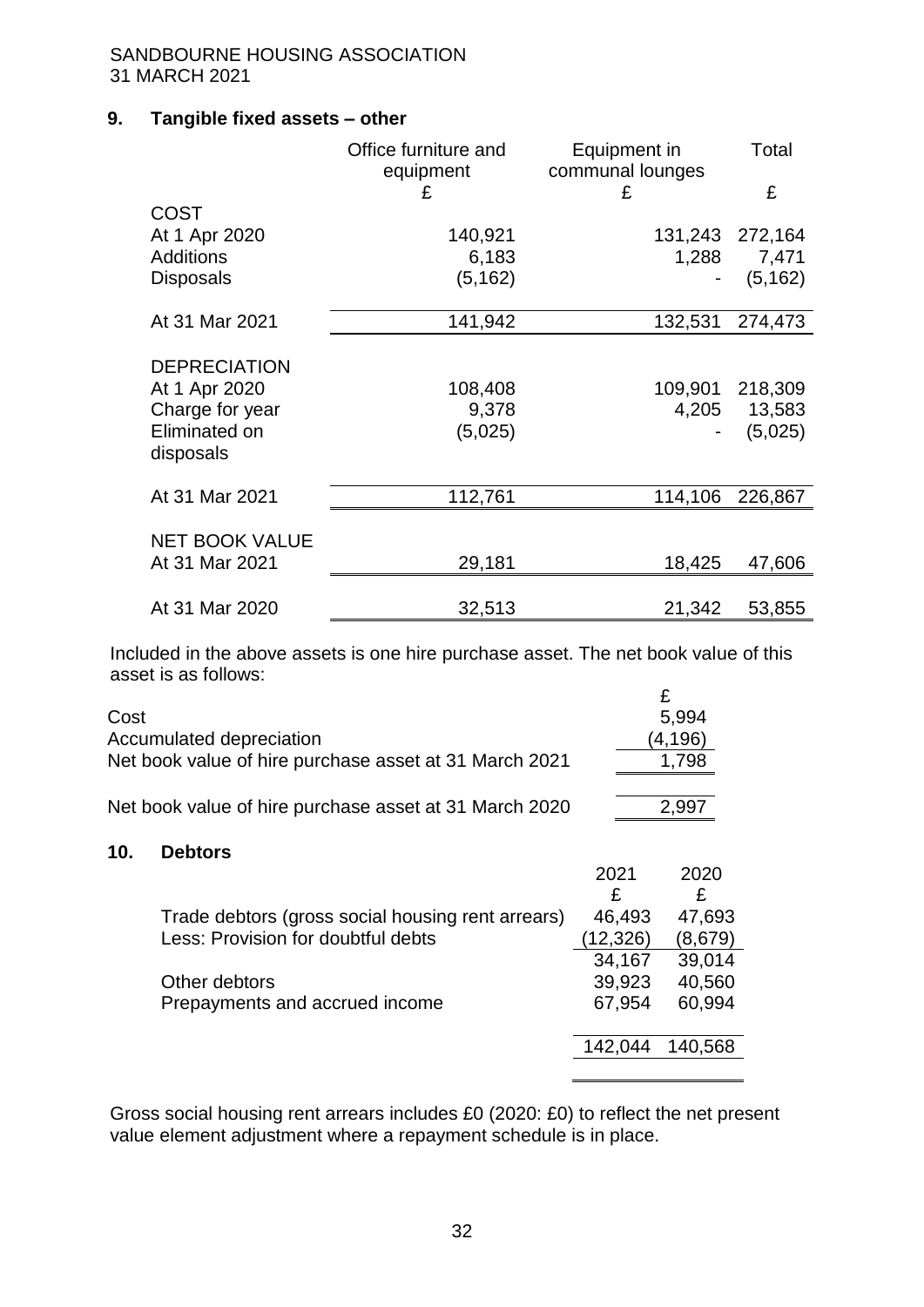#### **11. Creditors: amounts falling due within one year**

|                               | 2021    | 2020    |
|-------------------------------|---------|---------|
|                               | £       | £       |
| <b>Trade creditors</b>        | 51,712  | 49,269  |
| Rents paid in advance         | 31,541  | 24,251  |
| Housing loans                 | 325,378 | 309,927 |
| <b>Social Housing Grant</b>   | 58,823  | 58,165  |
| Other tax and social security | 9,035   | 9,035   |
| <b>Finance leases</b>         | 1,359   | 1,252   |
| Other creditors               | 5,549   | 5,549   |
| Accruals and deferred income  | 74,964  | 67,006  |
|                               |         |         |
|                               | 558,361 | 524,454 |

Details of leasing arrangements are provided in note 13.

# **12. Creditors: amounts falling due after more than one year**

|                             | 2021       | 2020       |
|-----------------------------|------------|------------|
|                             |            |            |
| <b>Bank loans</b>           | 9,817,199  | 9,158,688  |
| <b>Social Housing Grant</b> | 5,511,528  | 5,571,009  |
| <b>Finance leases</b>       | 722        | 2,080      |
|                             |            |            |
|                             | 15,329,449 | 14,731,777 |
|                             |            |            |

Bank loans from lending institutions are secured by specific charges on the Association's housing properties and are repayable at rates of interest between 1.86% and 6.05% over terms of between 25 and 30 years.

Details of leasing arrangements are provided in note 13.

# **13. Leases (Lessee)**

The Association has taken out one finance lease for the acquisition of a photocopier. Total future minimum finance lease payments are as follows:

|                                                      | 2021     | 2020    |
|------------------------------------------------------|----------|---------|
|                                                      | £        | £       |
| Not later than one year                              | 1,478    | 1,478   |
| Later than one year and not later than<br>five years | 739      | 2,218   |
|                                                      | 2,217    | 3,696   |
| Less finance charges                                 | (136)    | (364)   |
|                                                      | 2,081    | 3,332   |
| Less: Included in current liabilities                | (1, 359) | (1,252) |
|                                                      | 722      | 2,080   |

In 2014 the Association took out a 10-year lease on its offices in Poole. The lease expires in September 2024. The amount payable up to the end of the lease is £78,582.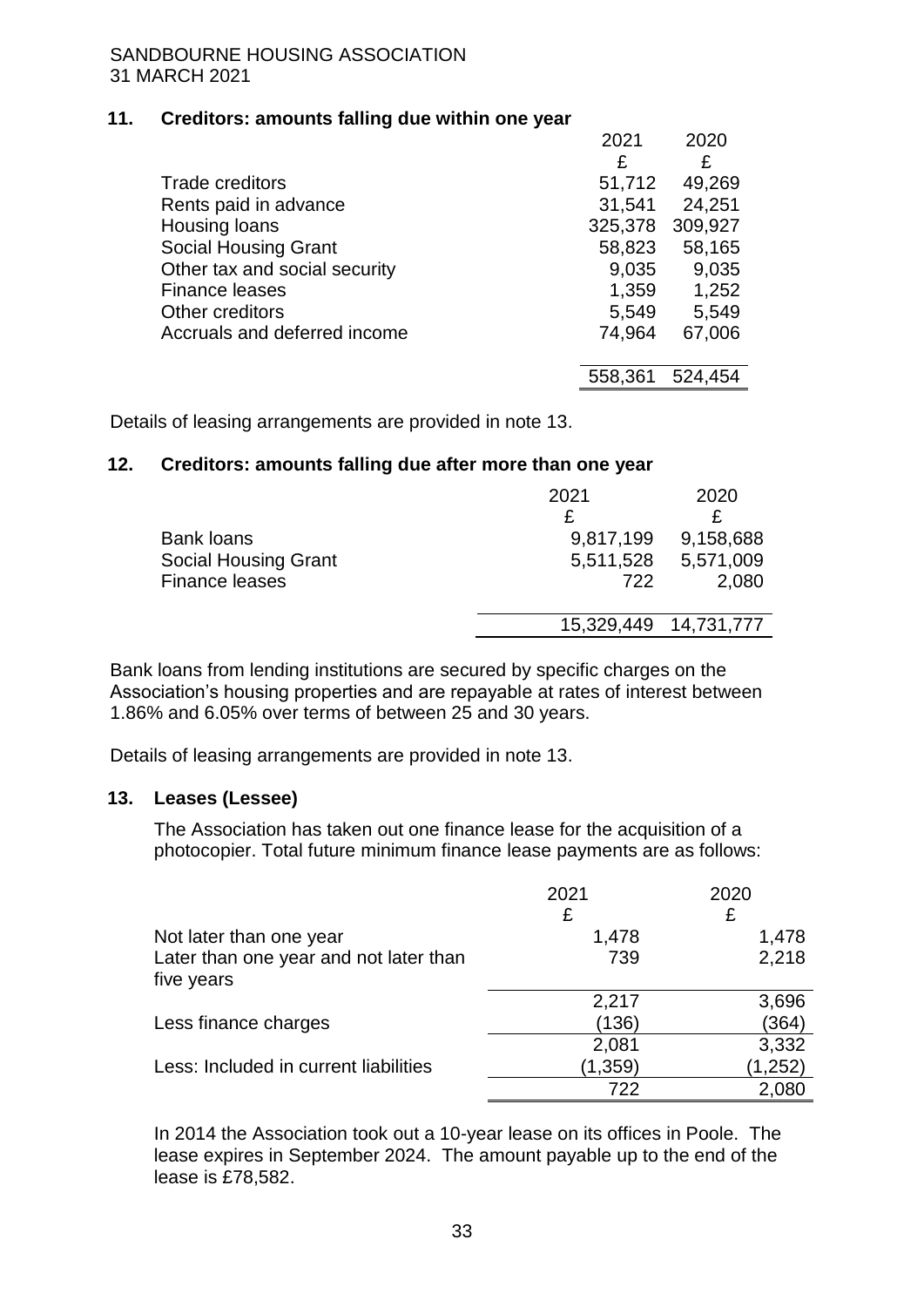# **14. Share capital**

|                           | 2021                     | 2020 |
|---------------------------|--------------------------|------|
|                           |                          |      |
| At 1 April 2020           | 28                       | 29   |
| Issued during the year    |                          |      |
| Cancelled during the year | $\overline{\phantom{0}}$ | 4    |
| At 31 March 2021          |                          |      |

The shares have no rights to any interest or share of surpluses. If the Association is dissolved, then the assets can be distributed as decided by a Special General Meeting, but the shareholders are not entitled to anything other than the return of the £1 face value of the share.

#### **15. Reconciliation of operating surplus to cash flow from operating activities**

|                                           | 2021      | 2020      |
|-------------------------------------------|-----------|-----------|
|                                           | £         | £         |
| Surplus for the year                      | 254,344   | 395,873   |
| Interest payable                          | 404,583   | 417,373   |
| Interest received                         | (40,293)  | (54,179)  |
| Depreciation of tangible fixed assets     | 435,304   | 421,366   |
| Loss on disposal of fixed assets          | 18,397    | 17,726    |
| Surplus of sale of tangible fixed assets  |           | (39,903)  |
| <b>Release of Social Housing Grant</b>    | (58,823)  | (54,301)  |
| Decrease/(increase) in debtors            | (5, 123)  | 42,264    |
| (Decrease)/increase in bad debt provision | 3,647     | 339       |
| Increase/(decrease) in creditors          | 17,691    | (56,819)  |
|                                           |           |           |
| Net cash flow from operating activities   | 1,029,727 | 1,089,739 |

#### **16. Pensions**

The Association operates a defined contribution pension plan for its employees. The amount recognised as an expense in the period was £20,439 (2020: £19,437).

# **17. Related Party Transactions**

The following tenants served as Board members throughout the year:

Theresa Saunders

Ann Schofield

Their tenancies are on normal commercial terms similar to all other tenants and they cannot use their position to their advantage.

David Joicey is a Sandbourne Board member and is employed by Poole Housing Partnership (PHP). Sandbourne has a contractual agreement with PHP in relation to the provision of office space. Sandbourne paid £22,452 in the year to PHP [2020: £17,076] as rent for those offices and the provision of sundry other services. All services were provided on an arms-length basis.

Michael Owen is a Sandbourne Board member and is a Partner with Capsticks Solicitors LLP. Sandbourne use Capsticks for legal advice in